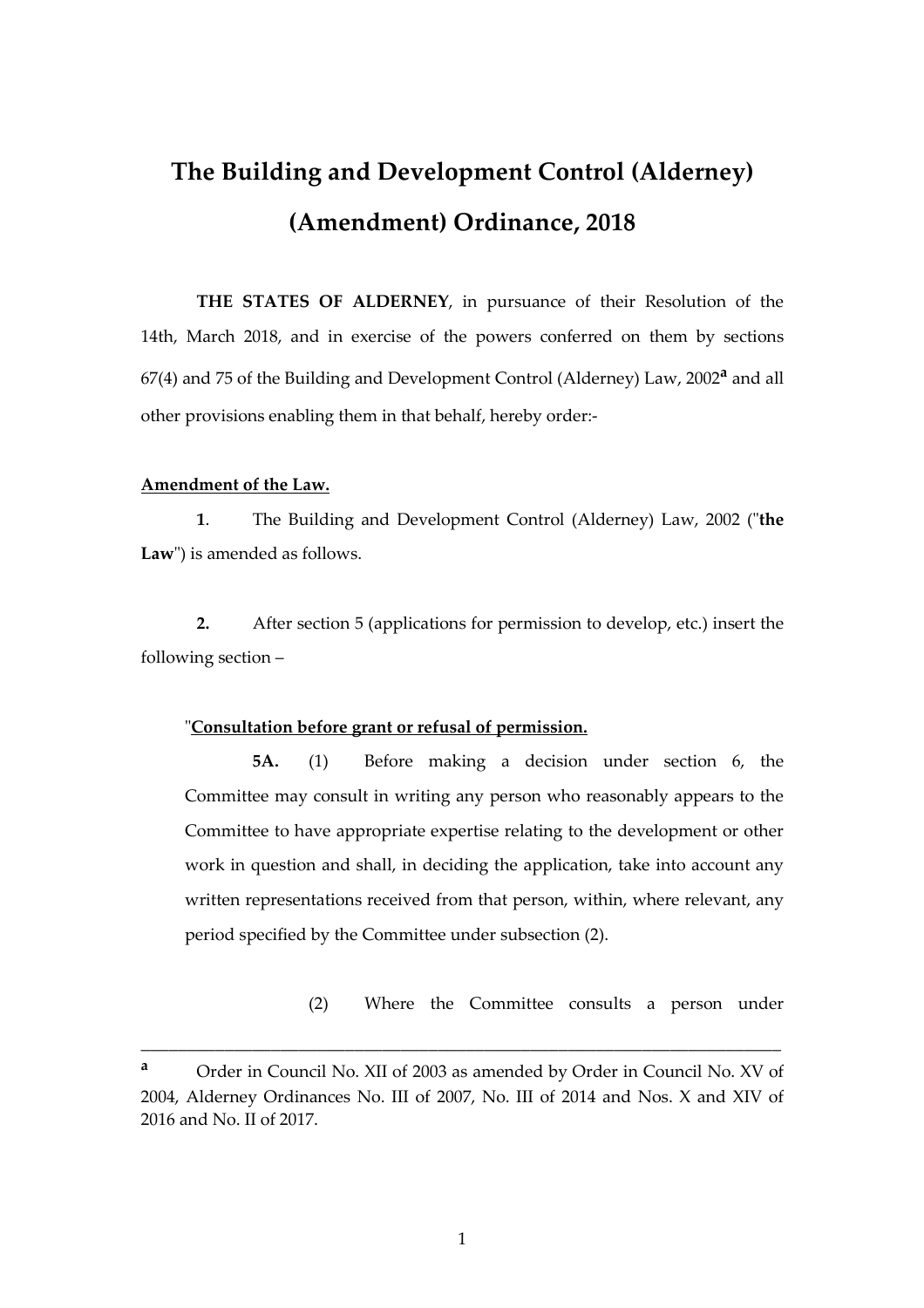subsection (1), it may require in writing that any representations are made to it within a specified period of not less than 14 days starting from the date on which the Authority consulted that person.".

**3.** In section 6(1) (grant or refusal of permission), for "section 10(4)" substitute "sections 10(4) and 15A(4)".

**4.** Section 6A(5) is repealed.

**5.** In section 10 (register of applications), omit each reference to ", subject to the provisions of subsection (5),".

**6.** For the heading to section 12 (prohibition on building in certain areas) substitute the following heading –

#### "**Prohibition on development or other work in certain areas.**".

**7.** In section 12, for subsections (2) to (4) substitute the following subsection -

> " (2) The prohibition in subsection (1) does not apply in relation to –

> > (a) any development which is only included within the definition of development by virtue of falling within paragraph (b) or (c) of the definition of development in section 76(1),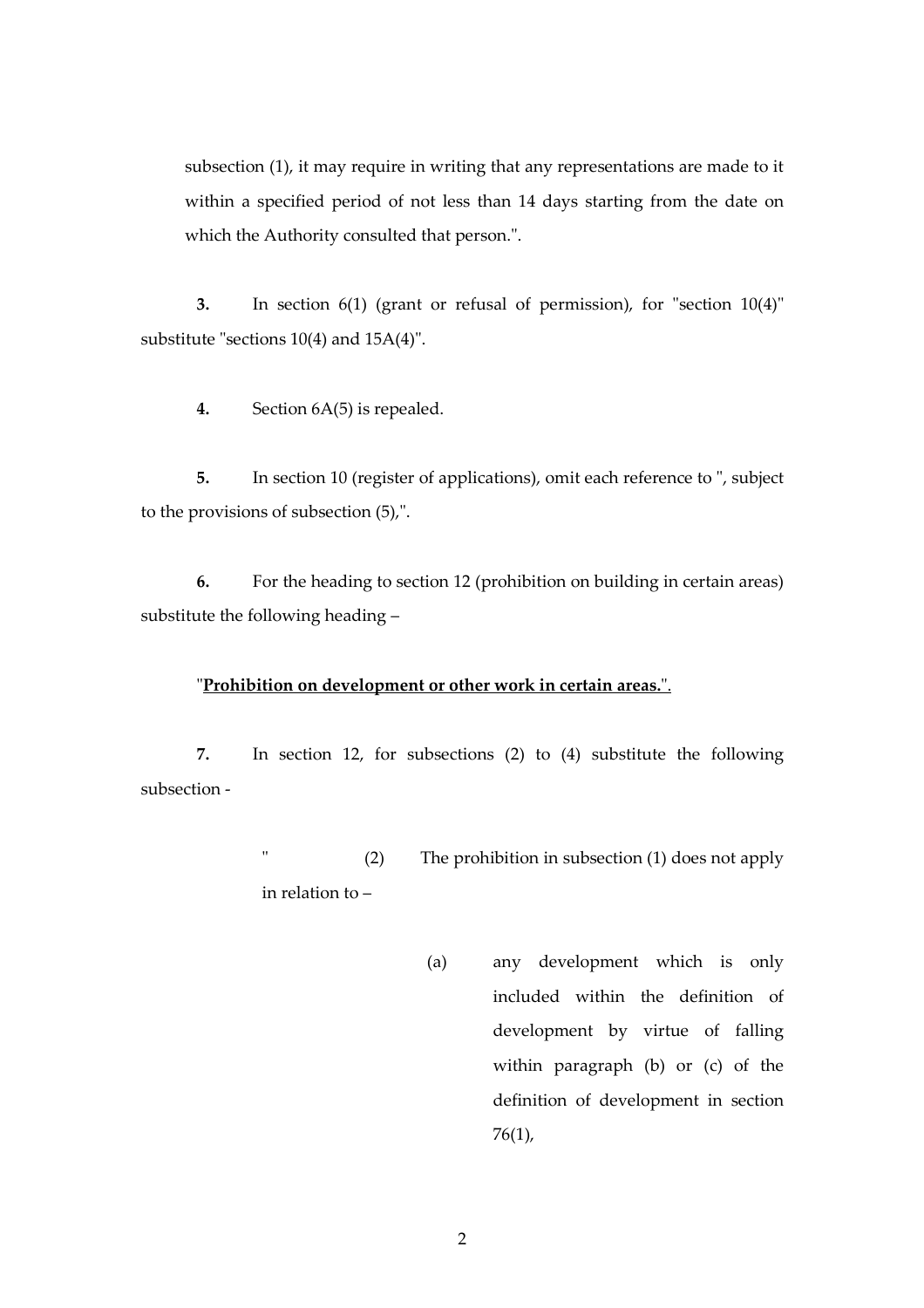- (b) any work falling only within section  $4(1)(f)$  or  $(g)$ , or
- (c) the placement on any site of a movable structure,

but, for the avoidance of doubt, such development or other work is otherwise subject in all respects to the provisions of this Law including, in particular, the matters the Committee is required to take into account in deciding whether or not to grant or refuse permission under Part II.".

**8.** After section 12 insert the following section –

#### "**Exceptions to the prohibition in section 12(1).**

 **12A.** (1) The Committee may, notwithstanding the provisions of section 12(1) and of any Ordinance thereunder but otherwise subject in all respects to the provisions of this Law (including, in particular, the matters the Committee is required to take into account in deciding whether or not to grant or refuse a permission under Part II), permit in an area designated under section 12(1) development or other work of any description set out in Schedule 1.

 (2) Before the Policy and Finance Committee make a recommendation under paragraph 13(1) (development or other work of strategic importance) of Schedule 1 it must cause to be carried out, by an appropriately qualified and independent person, an assessment that the evidence it proposes to rely upon in making the recommendation meets the requirements of paragraph 13(4) of Schedule 1.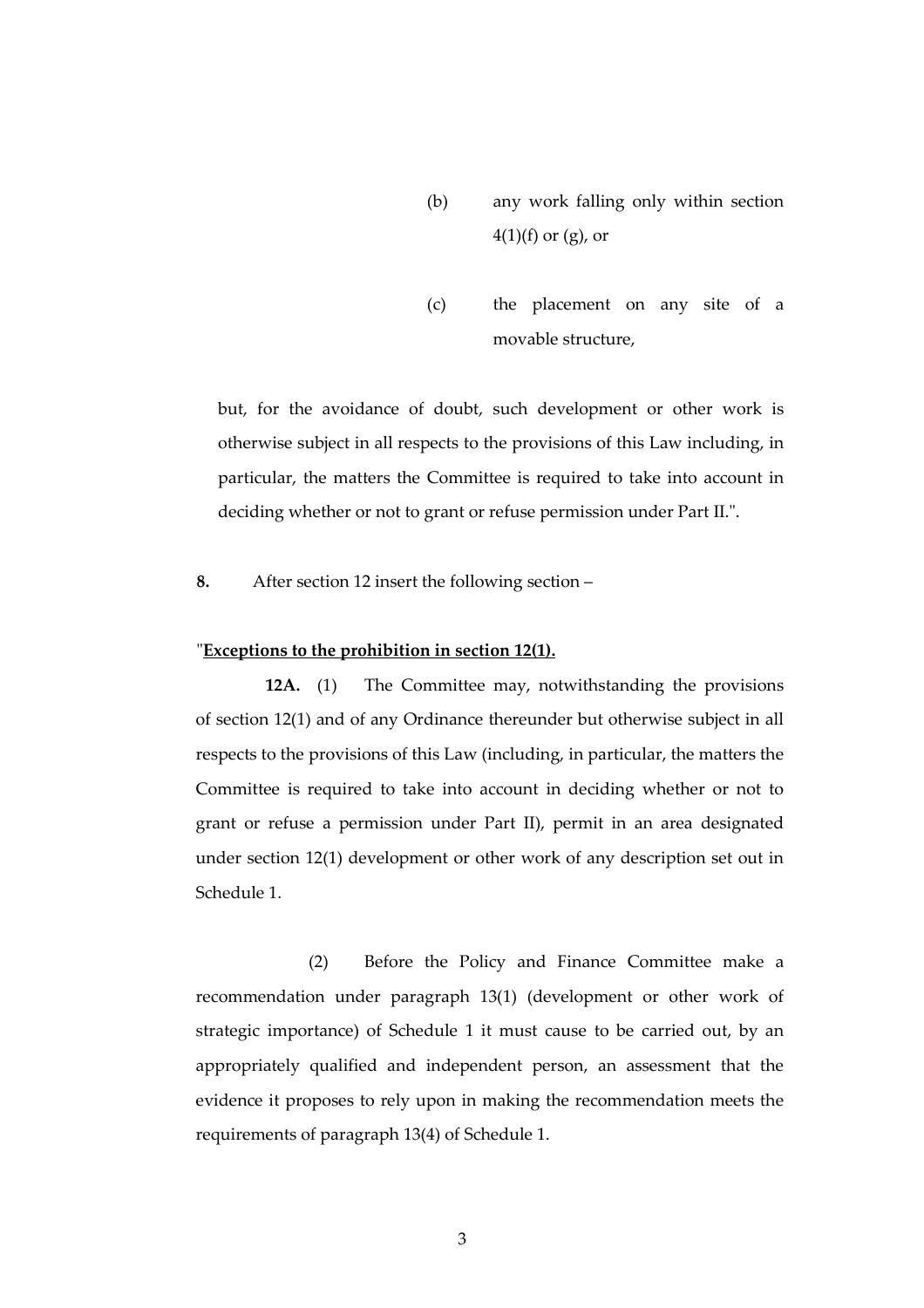(3) Where the Policy and Finance Committee makes a recommendation under paragraph 13(1) (development or other work of strategic importance) of Schedule 1 it must –

- (a) lay before the States in writing with that recommendation –
	- (i) a description of the development or other work and a description of the location of the same by reference to a map,
	- (ii) its reasons for making the recommendation to the States by reference to each item in paragraph 13(2) of Schedule 1, and
	- (iii) a reference to
		- (A) all evidence it has relied upon in making its recommendation,
		- (B) any strategic policy document of the States it is required to take into account under paragraph 13(3) of Schedule 1, and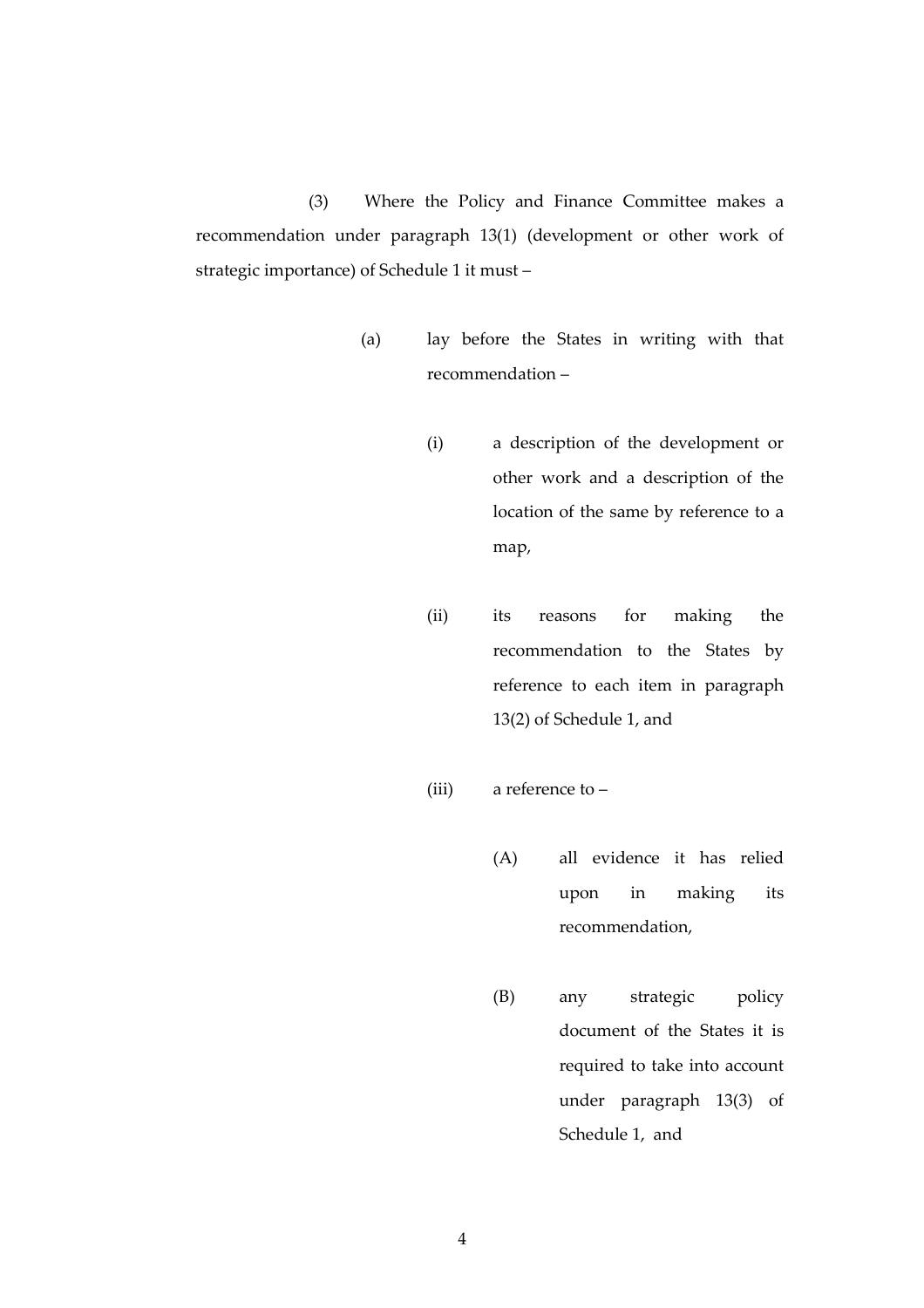- (C) the assessment it has caused to be carried out under subsection (2),
- (b) subject to subsection (4), publish all evidence, any policy document and the assessment referred to in paragraph (a)(iii) –
	- (i) in such manner as it considers appropriate to bring them to the attention of the public and those persons likely to be affected by the development or other work, and
	- (ii) for a period of not less than 28 days before the date of the meeting of the States at which the proposition relating to the recommendation is to be debated.

 (4) The Policy and Finance Committee may, upon written request from the person who provided the evidence, withhold information from the evidence required to be published under subsection (3)(b), if the Policy and Finance Committee considers it is appropriate to do so having regard to the need to preserve commercial confidentiality.

 (5) For the avoidance of doubt, the period of 28 days referred to in subsection (3)(b) shall start from the date of publication and shall not include the day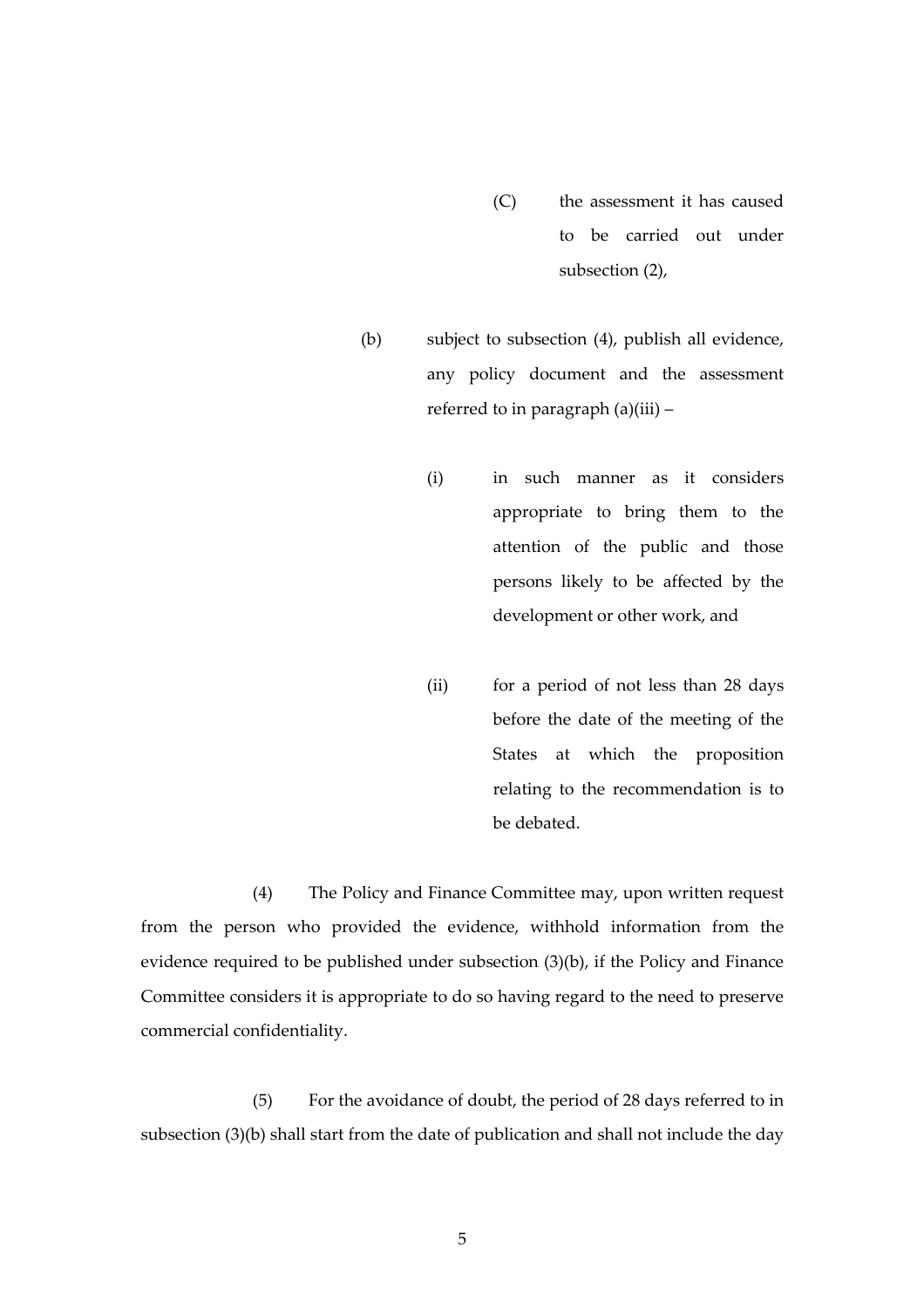of the meeting of the States.".

- **9.** Section 13 (restricted purposes) is repealed.
- **10.** Immediately before section 16, insert the following section –

# "**Planning Inquiries into applications for development or other work which is very significant for the Island.**

 **15A.** (1) The Committee must request the President of the States to appoint a person to be an Inspector to –

- (a) hold a Planning Inquiry in connection with the determination of an application made under section 5, and
- (b) provide a report and recommendations to the Committee,

where the application relates to development or other work which the Committee may only permit in a designated area because the States have resolved, under paragraph 13(1) of Schedule 1, that it is development or other work of strategic importance.

 (2) The Committee may request the President of the States to appoint a person to be an Inspector to –

> (a) hold a Planning Inquiry in connection with the determination of an application made under section 5, and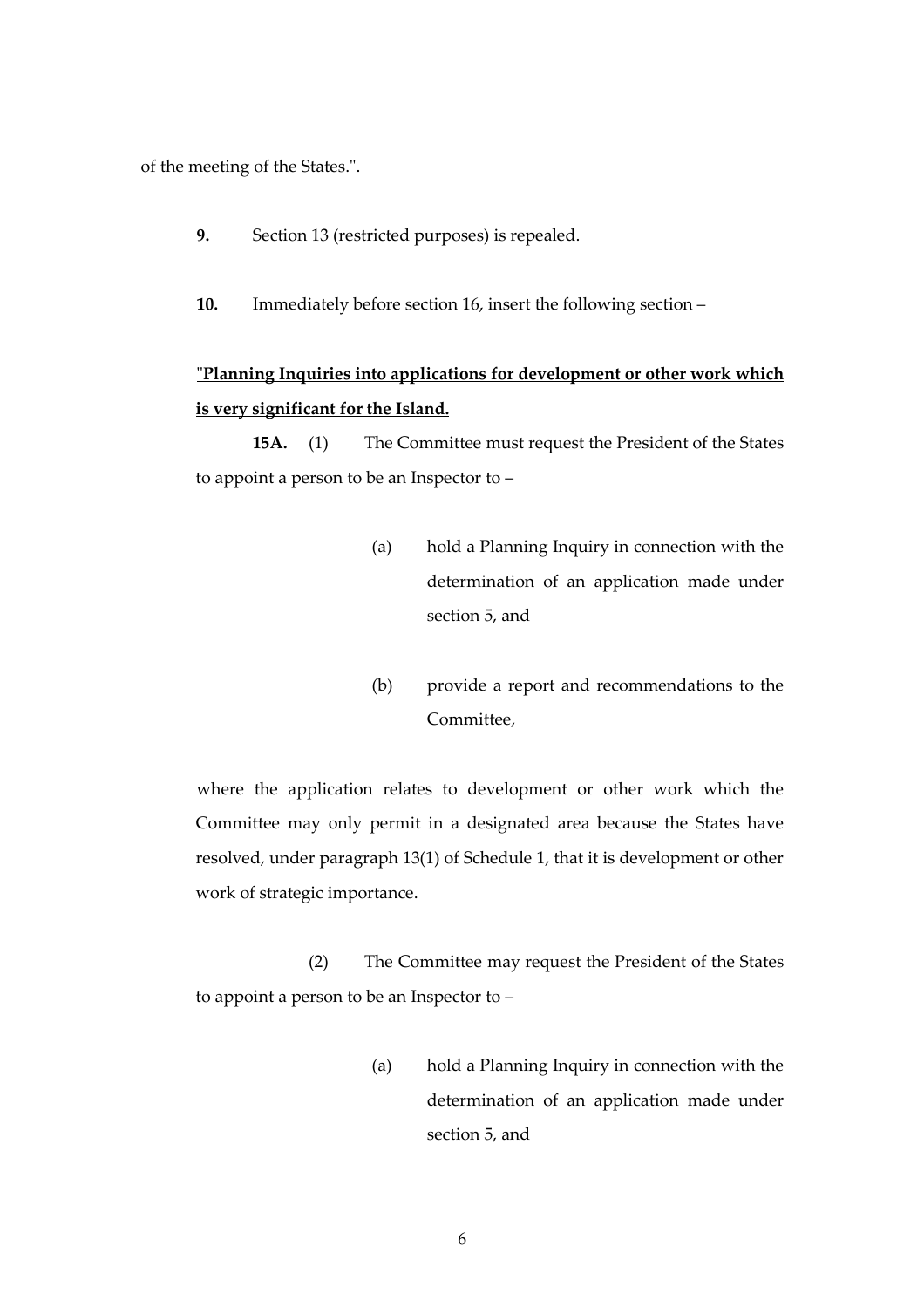(b) provide a report and recommendations to the Committee,

in the circumstances set out in subsection (3).

(3) The circumstances referred to in subsection (2) are

that–

- (a) the application does not relate to development or other work of a description referred to in subsection (1),
- (b) the application has been duly made in relation to development or other work under section 5(1), which the Committee considers is of such a nature that it is likely to be of significance for the whole of, or a significant part of, the Island, or which it considers to be very significant for the Island in any other way, and
- (c) objections have been duly made to the Committee in relation to the application following –
	- (i) public consultation or display of notices and site poles under section 5, or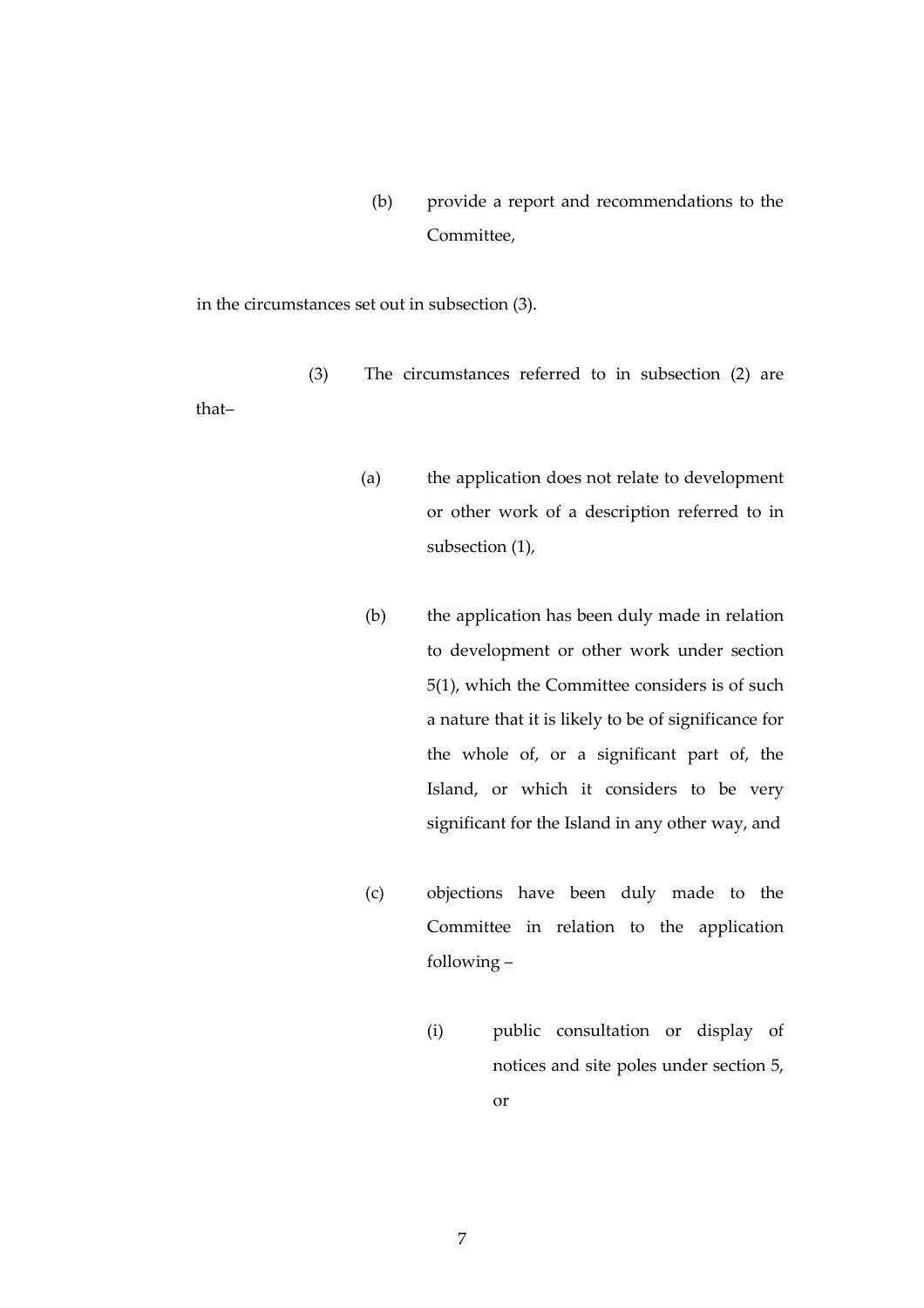(ii) publication of information in relation to the application under section 10.

 (4) Where an Inspector is appointed under this section, the Committee shall not grant or refuse permission under section 6 until after–

- (a) the completion of the Planning Inquiry (including any re-opened Inquiry), and
- (b) the Committee has considered the report and recommendations of the Inspector following the same.

 (5) Schedule 3 (which makes further provision in relation to Planning Inquiries under this section) has effect.

 (6) Subject to the provisions of this section and of Schedule 3 the procedure at a Planning Inquiry shall be at the discretion of the Inspector.

 (7) In making any decision as to the procedure at a Planning Inquiry, the Inspector shall act with fairness and with regard to the need to avoid any unnecessary cost (whether to public funds, witnesses or others).

- (8) For the avoidance of doubt
	- (a) the provisions of Part IV relating to Planning Inquiries do not apply in relation to a Planning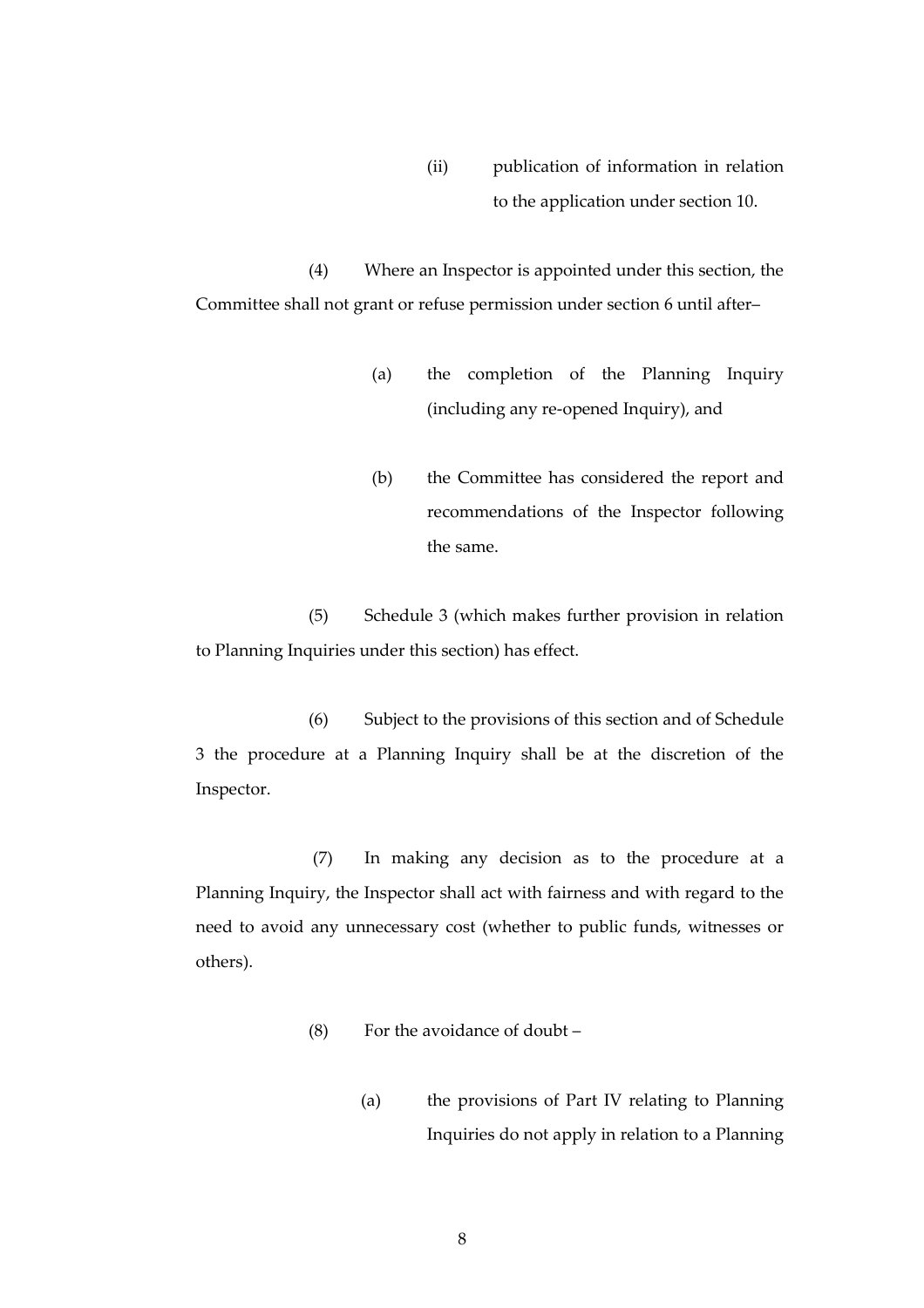Inquiry held under this section except as provided by Schedule 3, and

- (b) the provisions of this section do not apply to a Planning Inquiry held under Part IV.".
- **11.** In section 27 (planning inquiries)
	- (a) after subsection (4)(e), add the following paragraphs–
		- "(f) to refuse to permit any questioning or presentation of any matter which he considers to be irrelevant, repetitive, slanderous, frivolous or vexatious but where he refuses to permit the giving of oral evidence, the person wishing to give the evidence may submit to him any evidence or other matter in writing before the end of the Planning Inquiry,
		- (g) to require any person who, in the Inspector's opinion, is acting in a disruptive manner to leave and the Inspector may–
			- (i) refuse to permit that person to return, or
			- (ii) permit him to return only on such conditions as the Inspector may specify,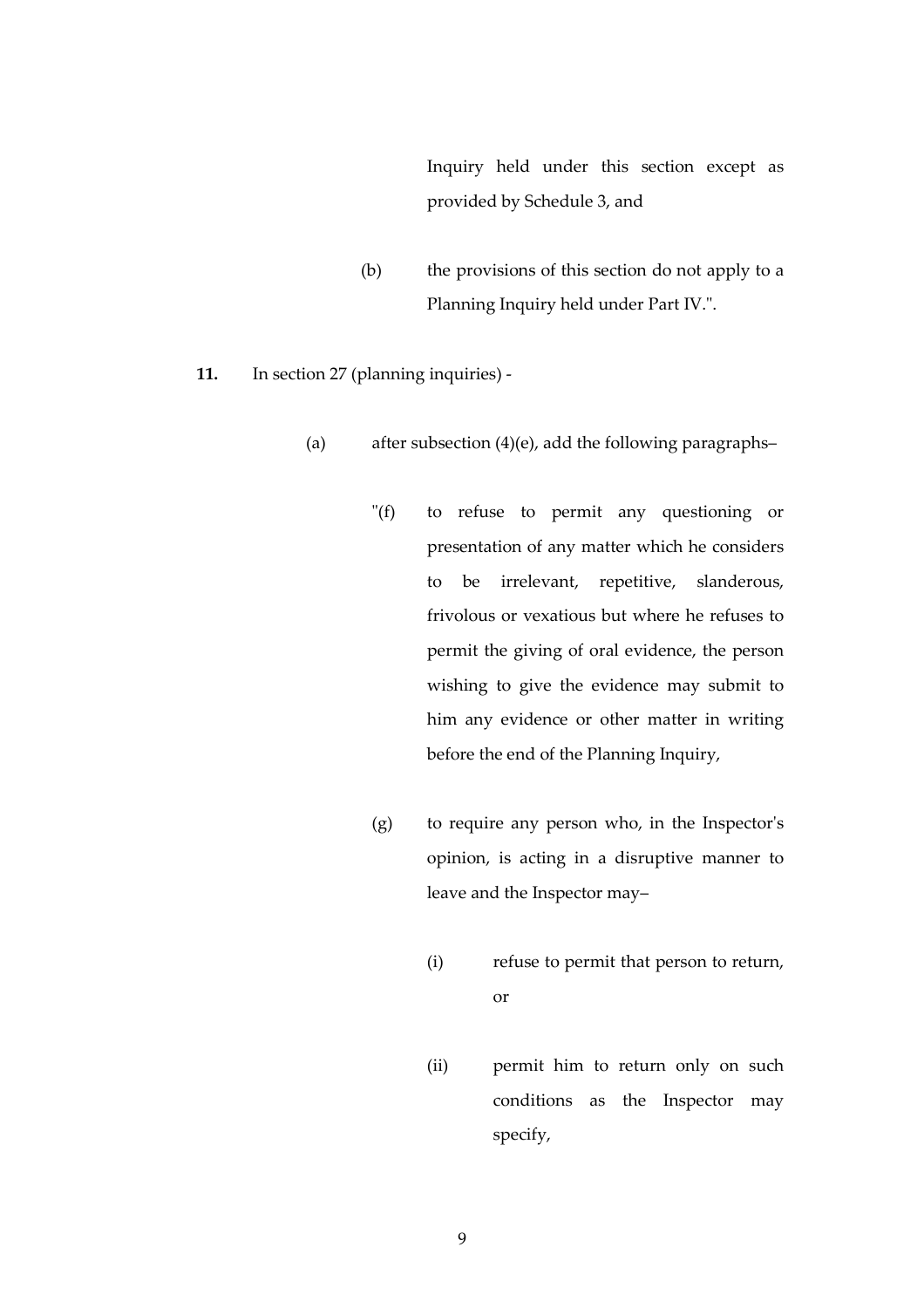but any such person may submit to him any evidence or other matter in writing before the close of the Planning Inquiry.",

(b) after subsection (5) add –

 " (6) In making any decision as to the procedure at a Planning Inquiry, the Inspector shall act with fairness and with regard to the need to avoid any unnecessary cost (whether to public funds, witnesses or others).".

 **12.** For the heading to section 67 (States not bound by certain provisions of this Law) substitute the following heading –

### "**Application of Law to the States."**.

- **13.** In section 67
	- (a) in subsection (1), for "Parts II, III and VIII" substitute "Part VIII", and
	- (b) for subsections (2) and (3) substitute  $-$

 " (2) In the application of this Law to the States, the States may act by and through its individual committees, notwithstanding that those committees are not legal persons; and accordingly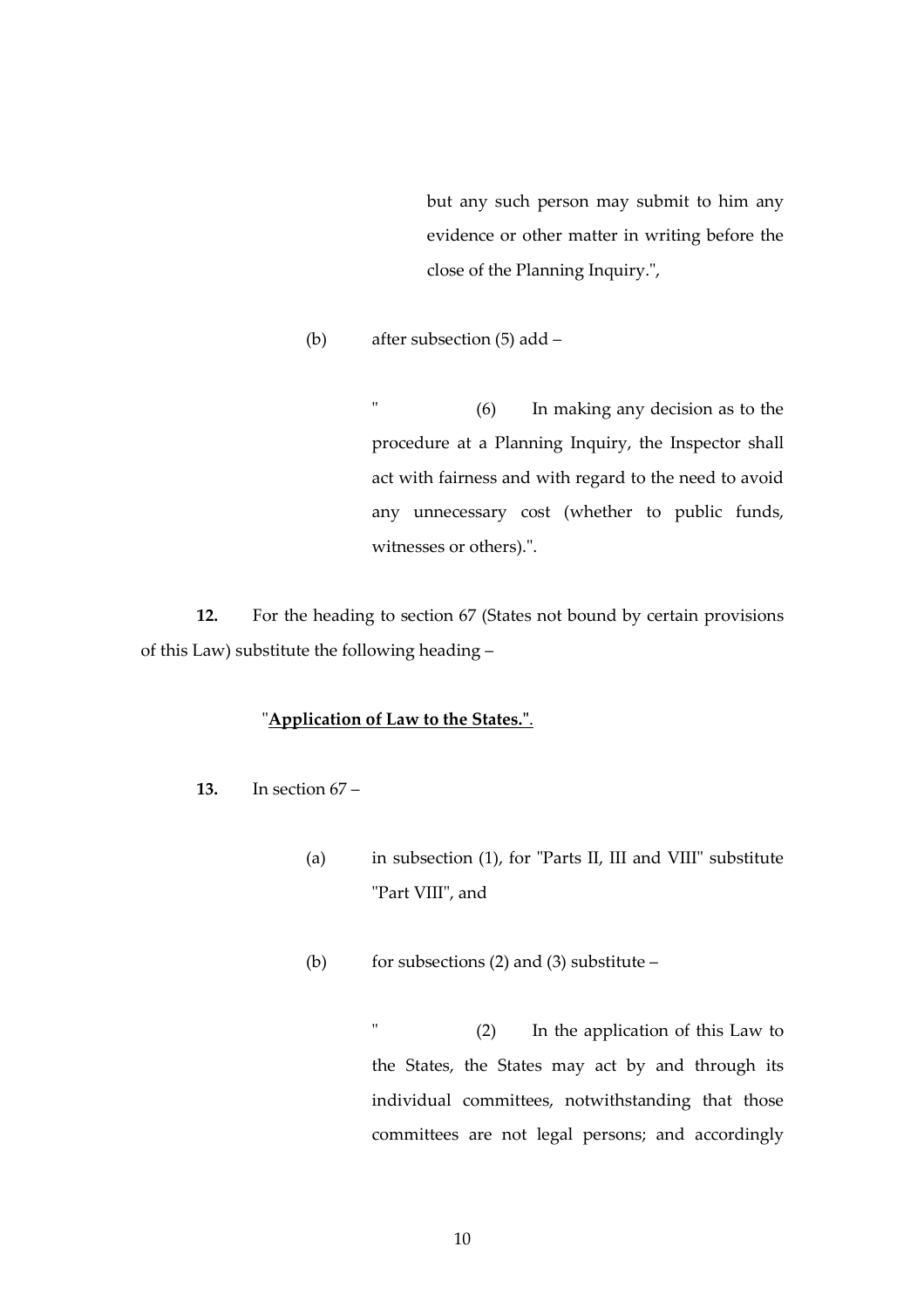anything which may be done under or for the purposes of this Law by a legal person (including, without limitation, the making of an appeal under section 62 or any other provision under this Law) may, in relation to the States when acting by and through an individual committee, be done by that committee.

 (3) For the avoidance of doubt, in this section "**under or for the purposes of this Law**" includes under or for the purposes of any Ordinance or regulation made under it.".

**14.** After section 68(b) (general penalty), the word "or" is omitted and paragraph (c) is repealed.

- **15.** In section 76(1) (interpretation)
	- (a) in the definition of "**development**", subparagraph (ii) is omitted,
	- (b) in the definition of "**dwelling**", for "except in section 12" substitute "except in Schedule 1", and
	- (c) in the definition of "**public highway**", after "includes" insert ", except for the purposes of paragraph 12(6) of Schedule 1,".
- **16.** In section 77(1) (repeals and savings, etc.) for "the Schedule"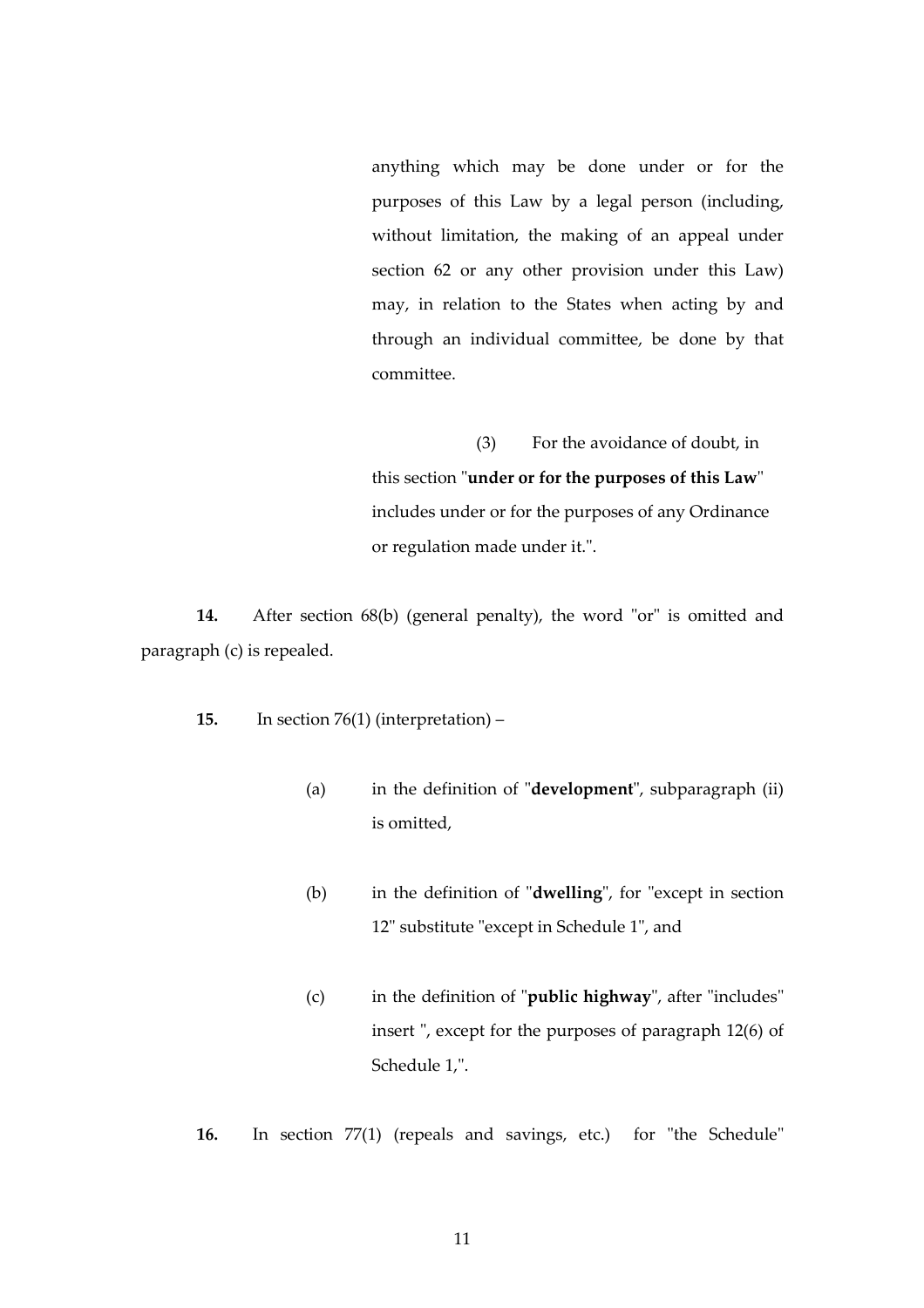substitute "Schedule 2".

**17**. Immediately before the Schedule (repeals), insert the Schedule 1 (descriptions of development or other work for which the Committee may grant permission in a designated area) set out in Schedule 1 to this Ordinance.

**18.** For the heading to the Schedule substitute the following heading –

### " SCHEDULE 2

### REPEALS".

 **19.** After renumbered Schedule 2 (repeals) insert the Schedule 3 (further provision in relation to planning inquiries into development or other work which is very significant for the Island) set out in Schedule 2 to this Ordinance.

#### **Interpretation.**

 **20**. (1) In this Ordinance -

"**Alderney Electricity Limited**" means Alderney Electricity Limited, a company referred to in the Alderney Electricity Concession Law, 1953 and registered in Alderney under company number C/7 and whose registered office is situated at Maison des Venelles, Venelles des Gaudion, Alderney GY9 3TW,

"**enactment**" includes a Law, an Ordinance and any subordinate legislation and includes any provision or portion of a Law, an Ordinance or any subordinate legislation,

"**the Law**" means the Building and Development Control (Alderney)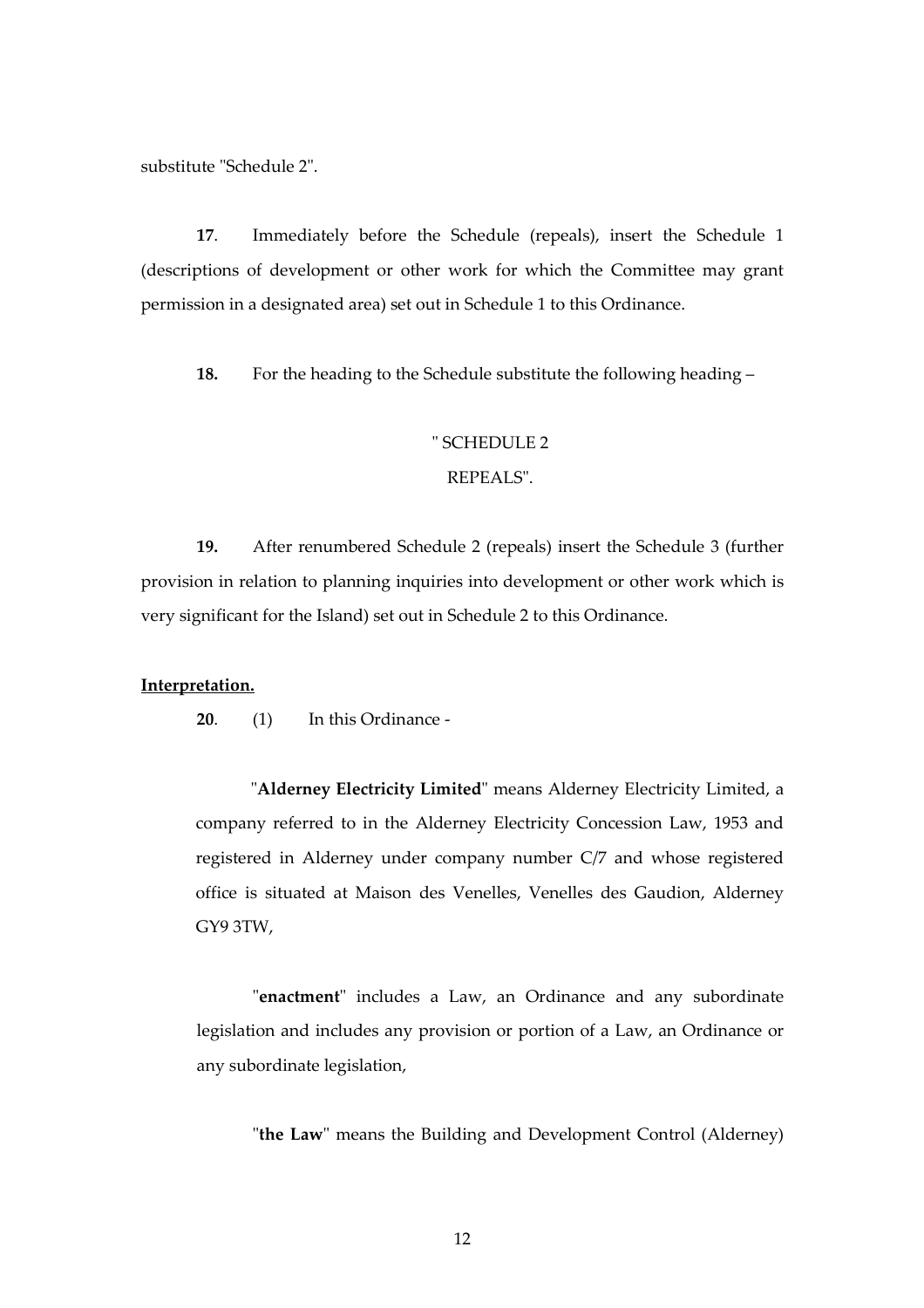Law, 2002,

"**subordinate legislation**" means any regulation, rule, order, rule of court, resolution, scheme, byelaw or other instrument made under any statutory, customary or inherent power and having legislative effect, but does not include an Ordinance,

"**Sure (Guernsey) Limited**" means Sure (Guernsey) Limited, a company registered in Guernsey under company number 38694 and whose registered office is situated at Centenary House, La Vrangue, St. Peter Port, Guernsey GY1 2EY,

and other expressions, unless the context requires otherwise, have the same meanings as in the Law.

 (2) The Interpretation (Guernsey) Law, 1948**b** applies to the interpretation of this Ordinance.

 (3) Any reference in this Ordinance to an enactment is a reference thereto as from time to time amended, re-enacted (with or without modification), extended or applied.

### **Transitional Provisions.**

 **21.** The lawfulness of any development or other work carried out before the commencement of this Ordinance without the permission of the Committee by

**<sup>b</sup>** Ordres en Conseil Vol. XIII, p. 355.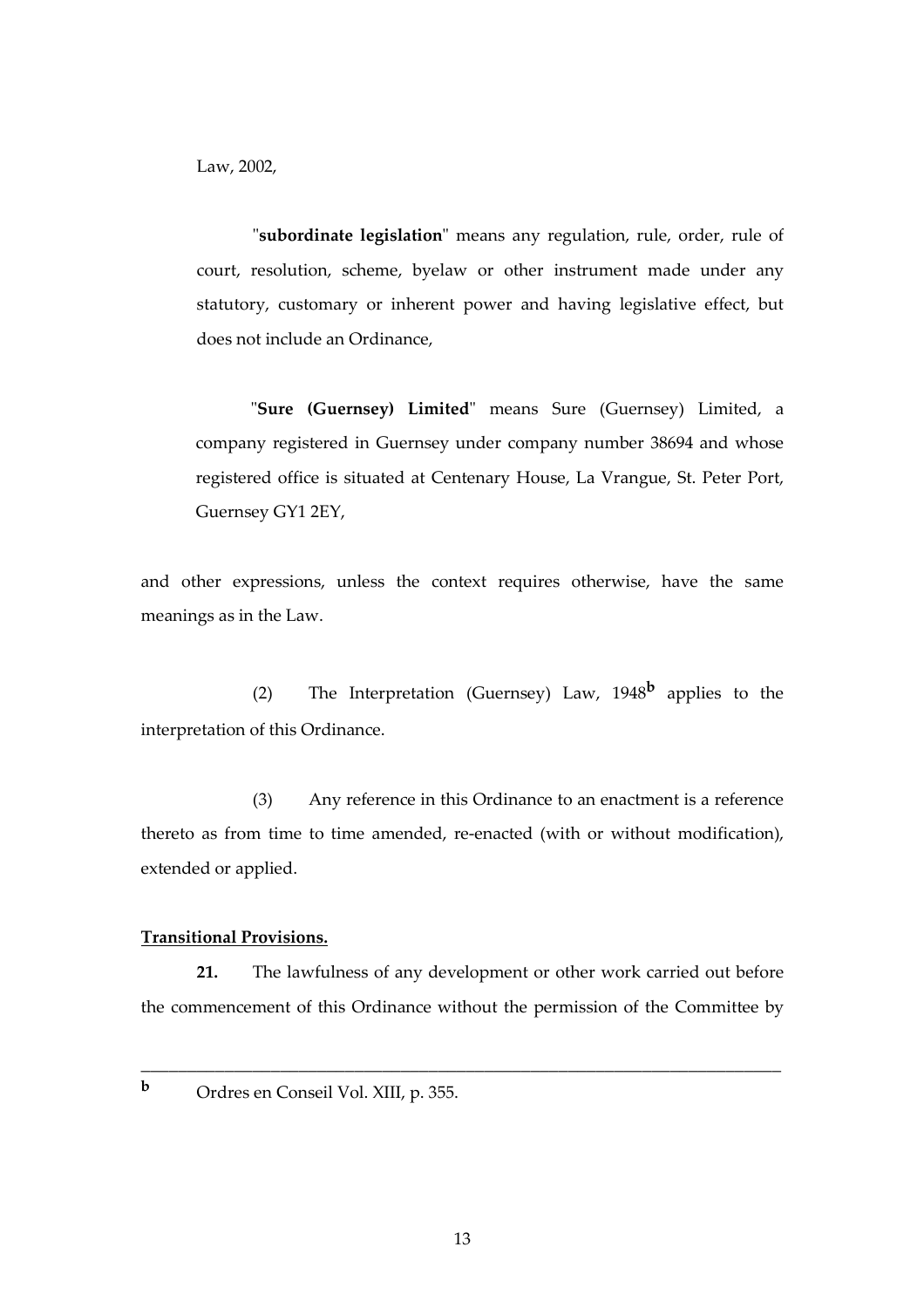virtue of –

- (a) the disapplication of Parts II and III of the Law to the States under section 67(1) of the Law, or
- (b) the carrying out of certain works by Alderney Electricity Limited or Sure (Guernsey) Limited not involving development in accordance with subparagraph (ii) of the proviso to the definition of "**development**" in section 76(1) of the Law,

is not affected by the amendments to those sections made by this Ordinance and any such development or other work commenced but not completed as at the date of commencement of this Ordinance may be continued, without the need for permission from the Committee, provided that it is completed within 6 months of the commencement of this Ordinance.

### **Citation and commencement.**

**22**. This Ordinance may be cited as the Building and Development Control (Alderney) (Amendment) Ordinance, 2018 and shall come into force on the 14th March, 2018.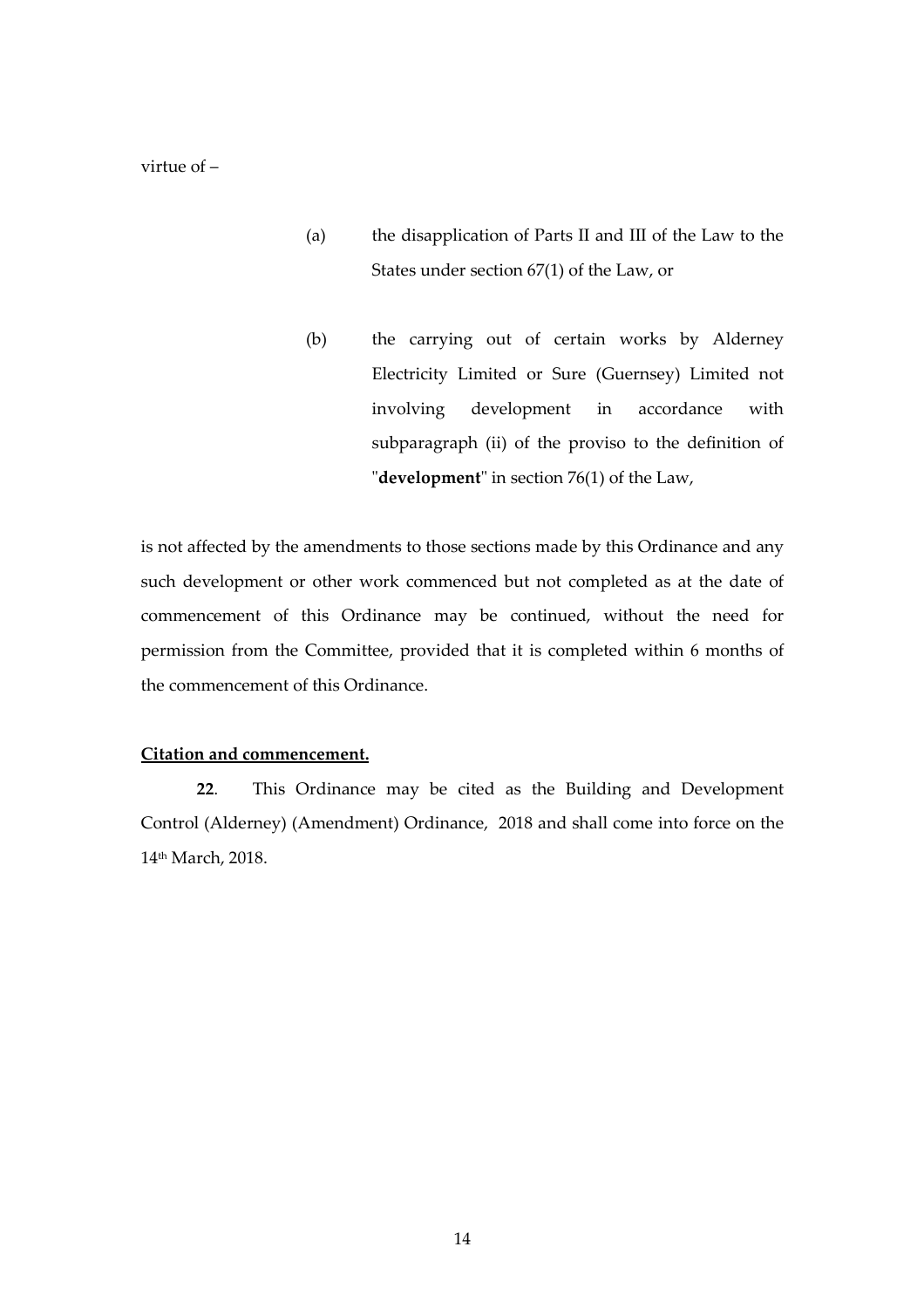#### SCHEDULE 1

Section 17

### "SCHEDULE 1

Section 12A

# DESCRIPTIONS OF DEVELOPMENT OR OTHER WORK FOR WHICH THE COMMITTEE MAY GRANT PERMISSION IN A DESIGNATED AREA

### **Construction, alteration or extension of structures.**

 **1.** (1) The reconstruction of, or extension or alteration to, an existing immovable structure in any designated area.

- (2) The construction of
	- (a) a freestanding residential annex for use in conjunction with and ancillary to an existing dwelling,
	- (b) a garage, gate, wall, fence, shed or other structure for use in conjunction with an existing immovable structure, or
	- (c) an immovable or other structure designed and intended for use principally for agricultural purposes,

in any designated area.

 (3) The construction of an immovable or other structure designed and intended for use principally for the shelter or accommodation of animals in any designated area.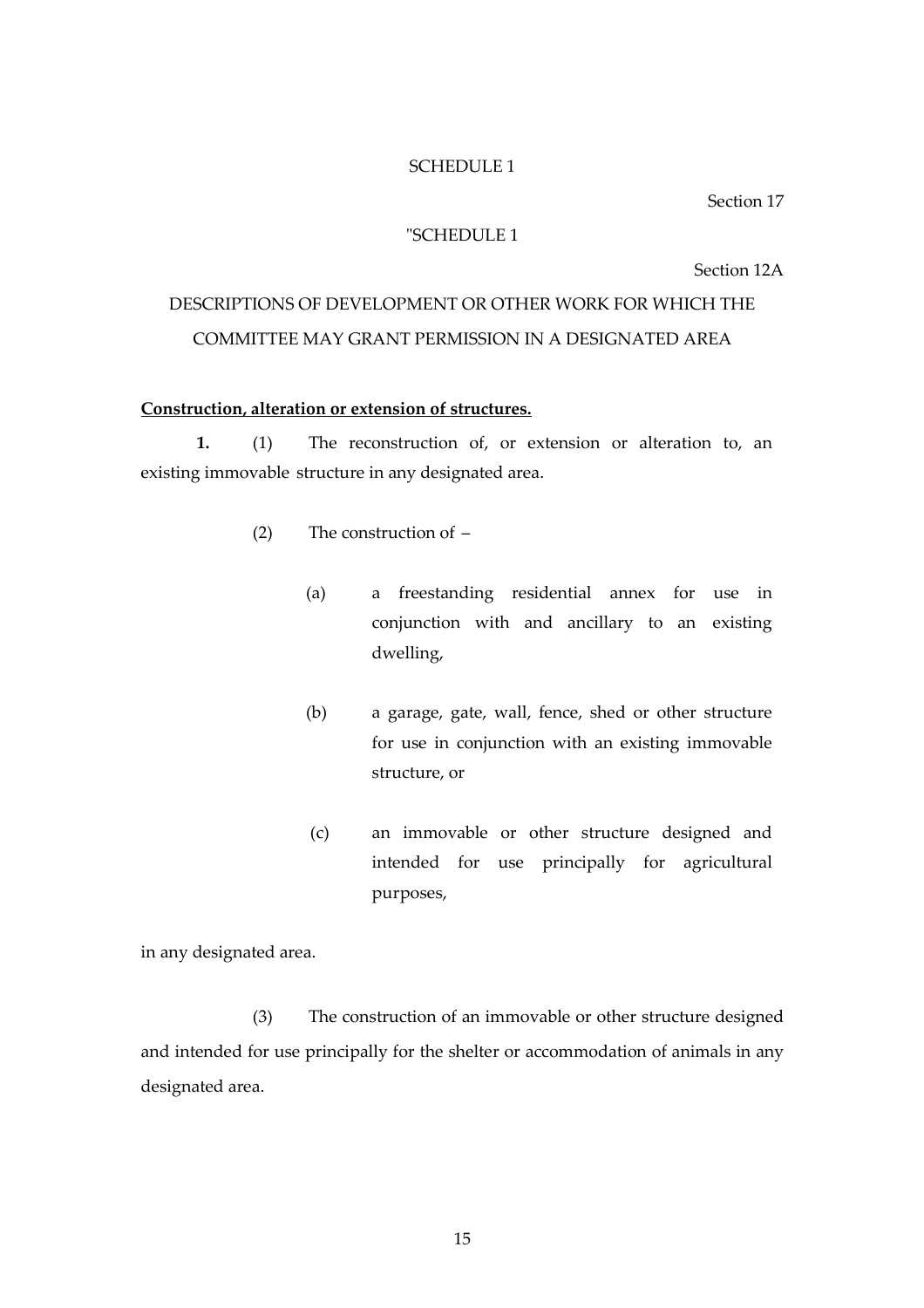- (4) Any development or other work necessary for
	- (a) the construction of an immovable or other structure, or
	- (b) the provision of any other facility,

designed and intended for use principally for the purposes of recreation in any part of a designated area zoned for recreation and open space under the Land Use Plan.

 (5) For the purposes of paragraph 1(1), development or other work shall be considered to be a reconstruction of an existing immovable structure only if -

- (a) in the case of development or other work relating to a dwelling within any part of a designated area zoned for residential development under the Land Use Plan, its position, dimensions, external design, external appearance and other characteristics are consistent with any relevant policy relating to such a reconstruction of a dwelling set out in the Land Use Plan, or
- (b) in the case of any other reconstruction in any designated area –
	- (i) it occupies the same or approximately the same position, and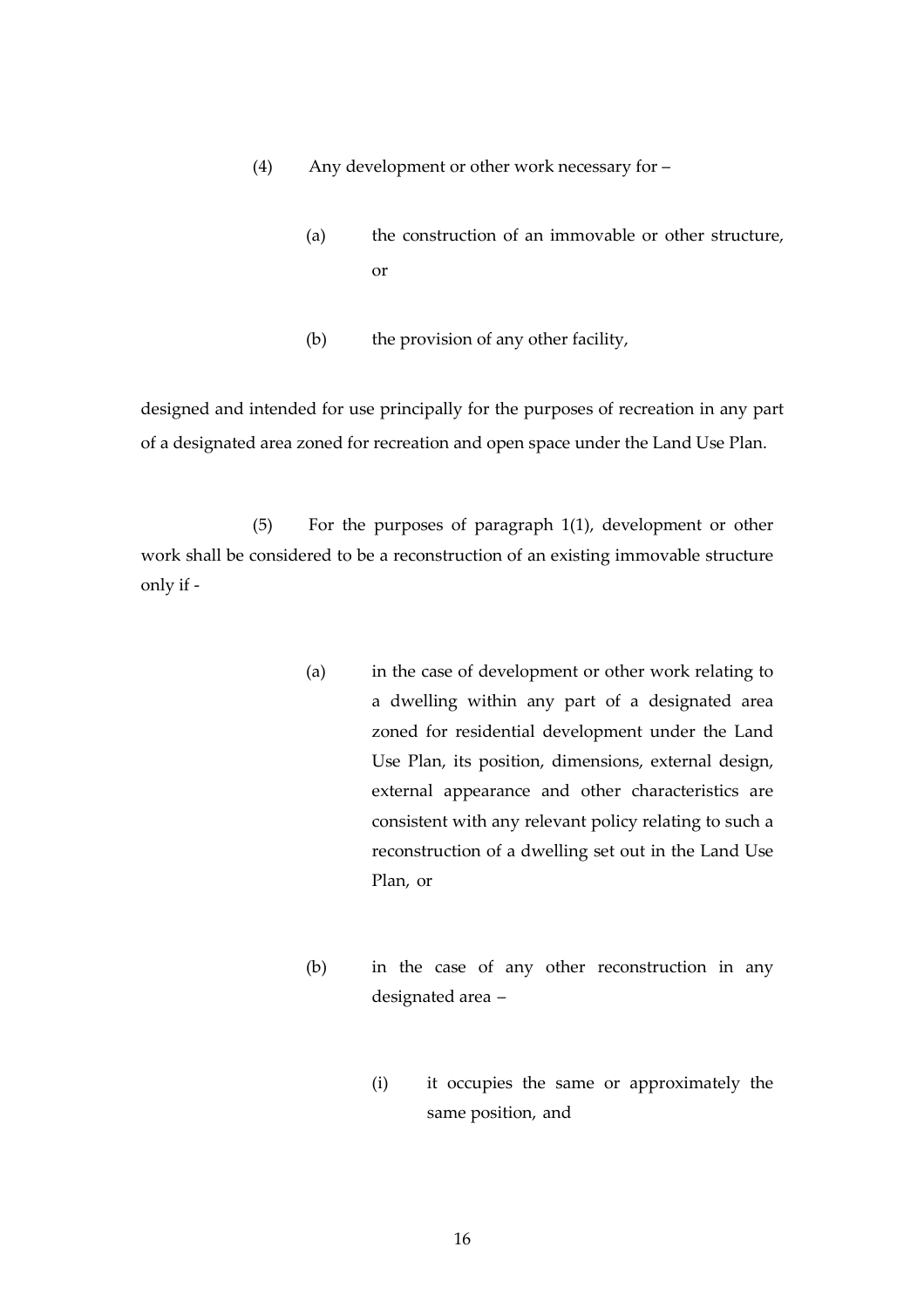(ii) it is of comparable dimensions, external design and external appearance,

to the existing immovable structure.

### **Material change of use.**

 **2.** The making of a material change in the use of any building or other land in any designated area except for a material change of use from any use to use as a dwelling.

#### **Development or other work necessary for the purposes of Alderney railways.**

 **3.** Any development or other work necessary for the construction, maintenance, alteration, replacement or extension of railway track, track equipment (including signal boxes, signalling equipment and other appliances), railway stations, level crossings, railway bridges, embankments, sidings, engine sheds or other structures, infrastructure or equipment forming part of or used principally for the purposes of the Alderney Railway or the Alderney Miniature Railway in any designated area.

### **Development or other work necessary for the supply of electricity to the public.**

 **4.** (1) Any development or other work to be carried out by or on behalf of Alderney Electricity Limited in any designated area which is necessary for the purpose of the supply of electricity to the public.

 (2) The development or other work referred to in subparagraph (1) includes, without limitation, any development or other work necessary –

(a) for the erection, installation, maintenance, alteration,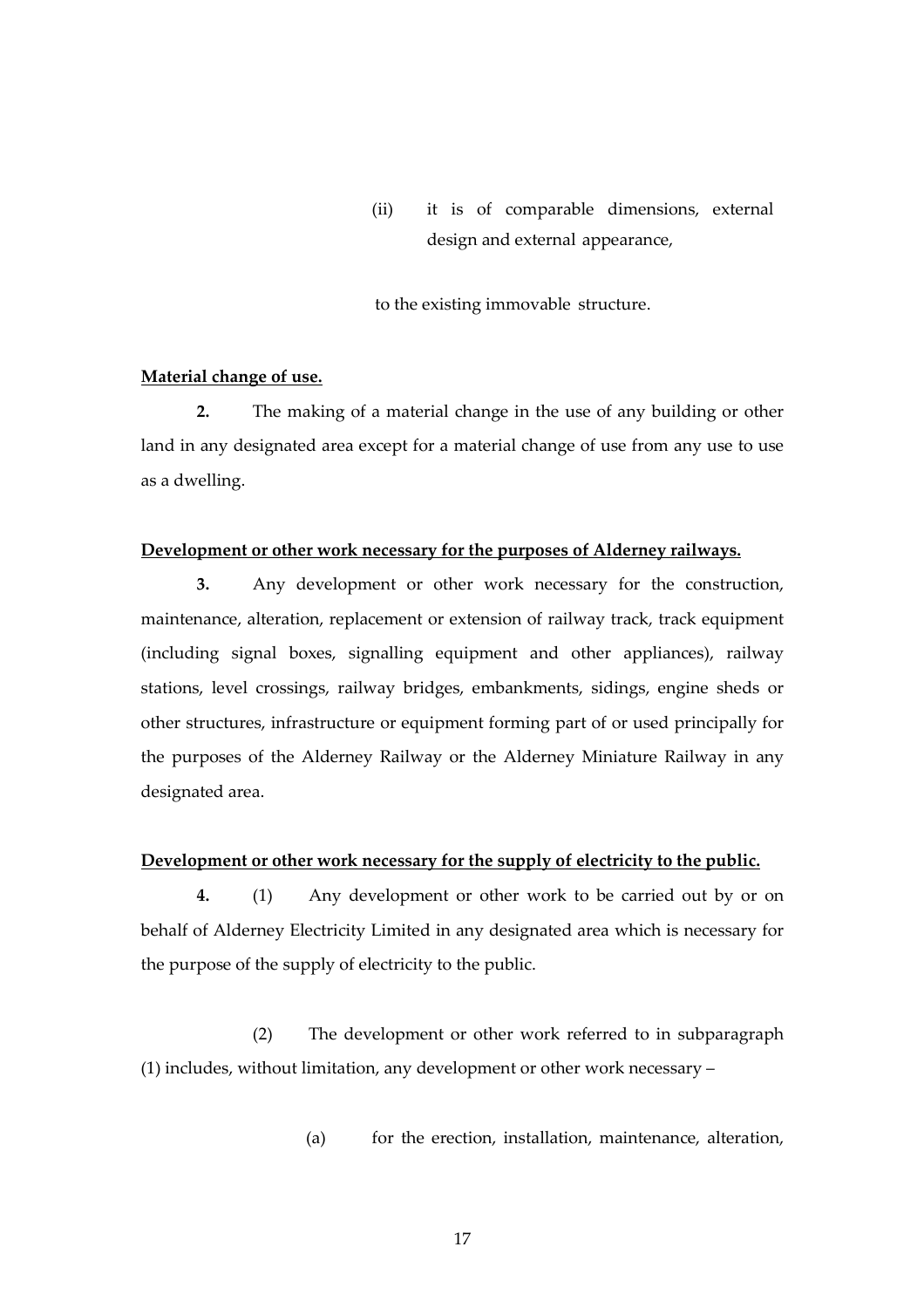improvement or replacement of cables or lines, surface wiring, mains, distribution pillars, high voltage switchgear or transformers, electricity substations, switch stations, inspection chambers, poles or street cabinets,

- (b) for the making of connections to anything referred to in item (a), or
- (c) to avoid contact between any tree or other vegetation and overhead power lines.

# **Development or other work necessary for the supply of telecommunications services to the public.**

 **5.** (1) Any development or other work to be carried out by or on behalf of Sure (Guernsey) Limited, JT (Guernsey) Limited or Guernsey Airtel Limited in any designated area which is necessary for the purpose of the supply of telecommunications services to the public.

 (2) The development or other work referred to in subparagraph (1) includes, without limitation, any development or other work necessary –

> (a) for the erection, installation, maintenance, alteration, improvement or replacement of cables or lines, surface wiring, inspection chambers, roadside distribution pillars, poles, street cabinets, block terminals, dish or multiple rod aerials, telecommunications masts or satellite stations, or,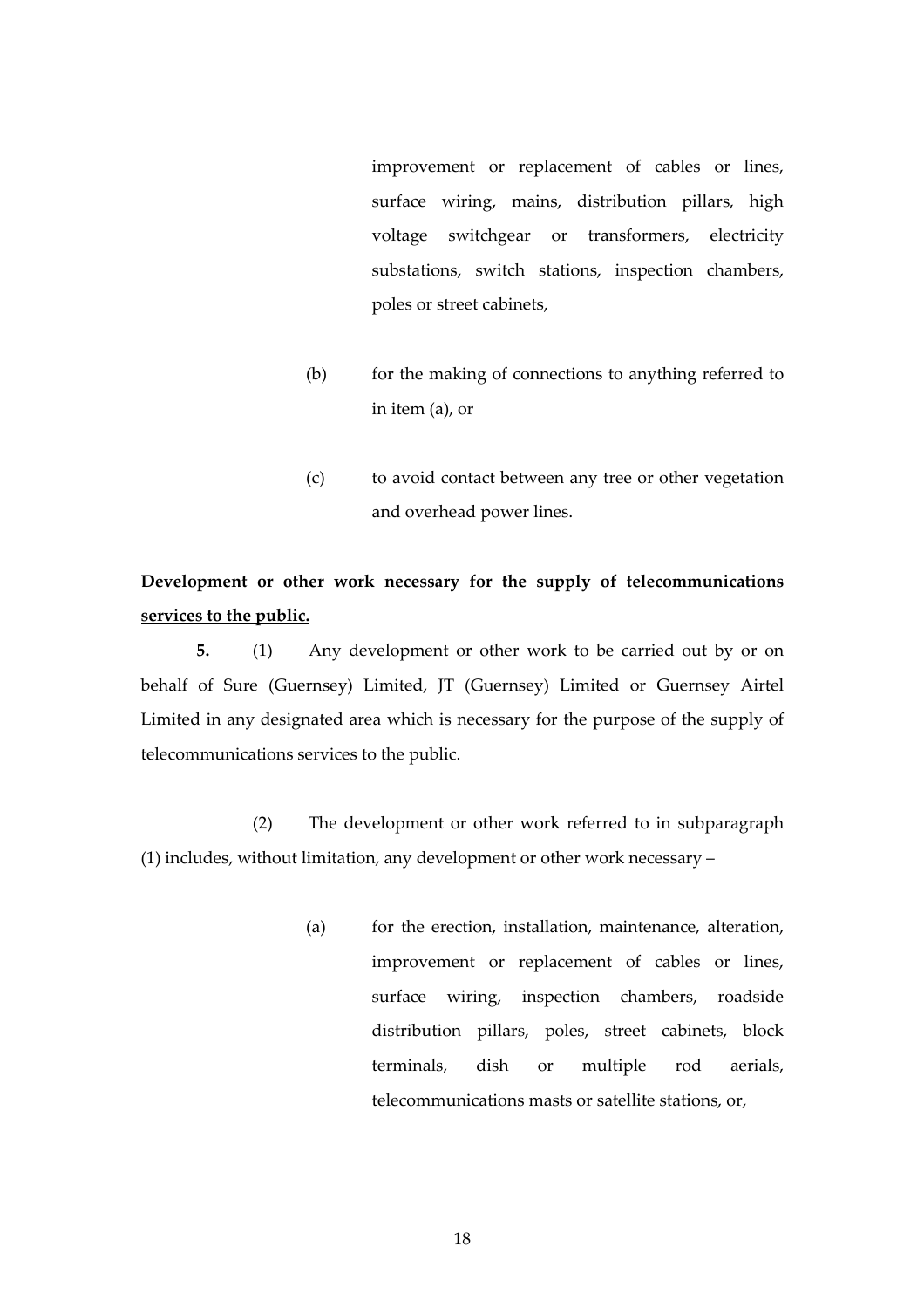(b) for the making of connections to anything referred to in item (a).

# **Development or other work necessary for the supply of sewerage disposal services to the public.**

 **6.** (1) Any development or other work to be carried out by or on behalf of the States in any designated area which is necessary for the purpose of the supply of sewerage services to the public.

 (2) The development or other work referred to in subparagraph (1) includes, without limitation, any development or other work necessary –

- (a) for the installation, maintenance, alteration, improvement or replacement of pipes, mains, drains, sewers, sewage outfalls, sewage treatment works, septic tanks or pumping facilities, or
- (b) for the making of connections to anything referred to in item (a).

### **Development or other work necessary for the supply of water to the public.**

 **7.** (1) Any development or other work to be carried out by or on behalf of the States in any designated area which is necessary for the purpose of the supply of water to the public.

 (2) The development or other work referred to in subparagraph (1) includes, without limitation, any development or other work necessary –

(a) for the construction, installation, maintenance,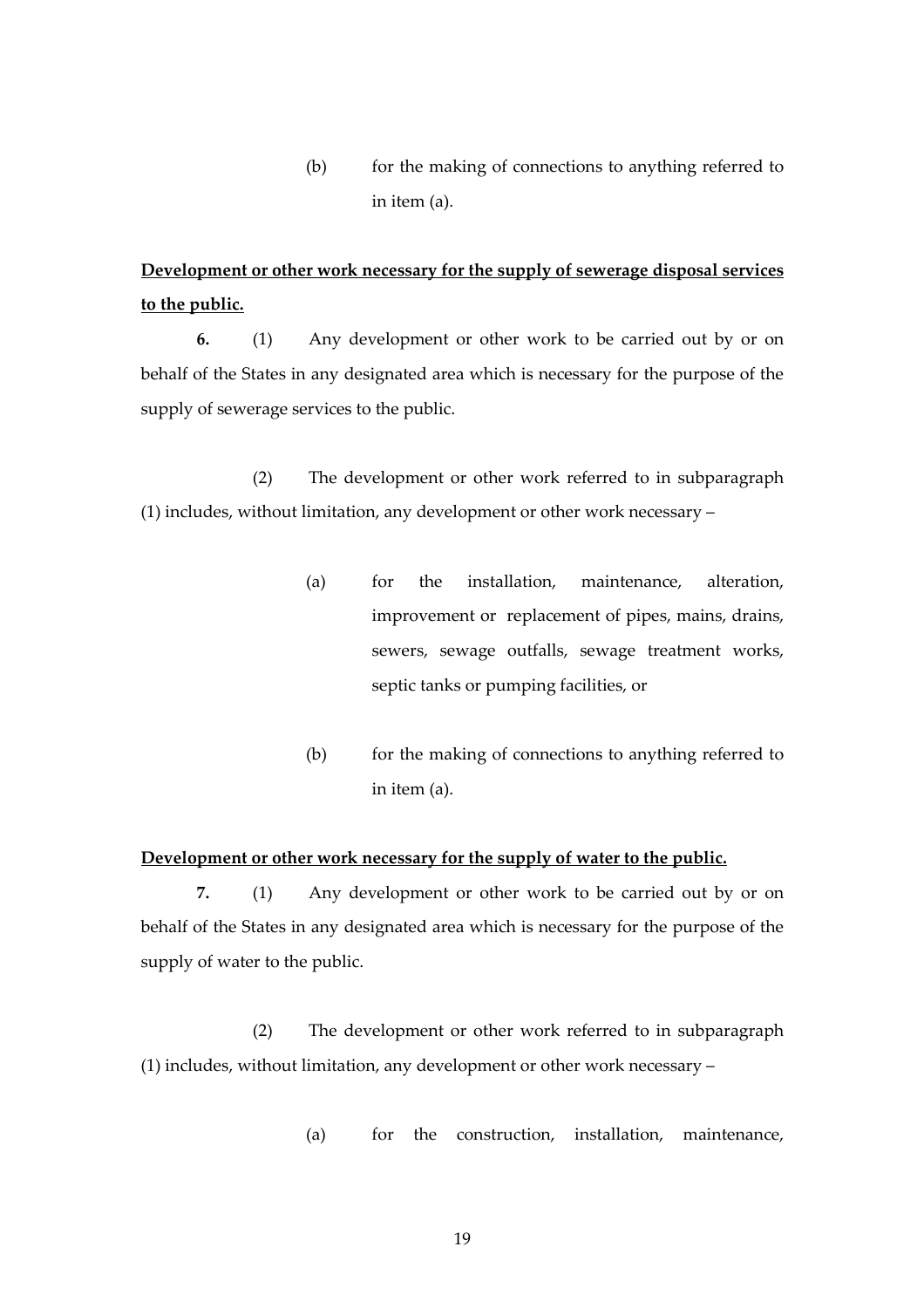alteration, improvement, replacement or extension of mains, drains, pipes, pumping facilities, reservoirs, wells or water treatment works,

- (b) for the making of connections to anything referred to in item (a), or
- (c) the extraction of water from a borehole.

# **Development or other work necessary for the provision of waste disposal or recovery facilities to the public.**

 **8.** (1) Any development or other work to be carried out by or on behalf of the States in any designated area which is necessary for the purpose of the provision of waste disposal or recovery facilities to the public.

 (2) The development or other work referred to in subparagraph (1) includes, without limitation, any development or other work necessary for the construction, installation, maintenance, alteration, improvement or replacement of facilities for the disposal or recovery of waste.

# **Development or other work which is necessary for the provision of postal services to the public.**

 **9.** (1) Any development or other work to be carried out by or on behalf of Guernsey Post Limited in any designated area which is necessary for the purpose of the provision of postal services to the public.

 (2) The development or other work referred to in subparagraph (1) includes, without limitation, any development or other work necessary for the erection, maintenance, alteration, improvement or replacement of post boxes or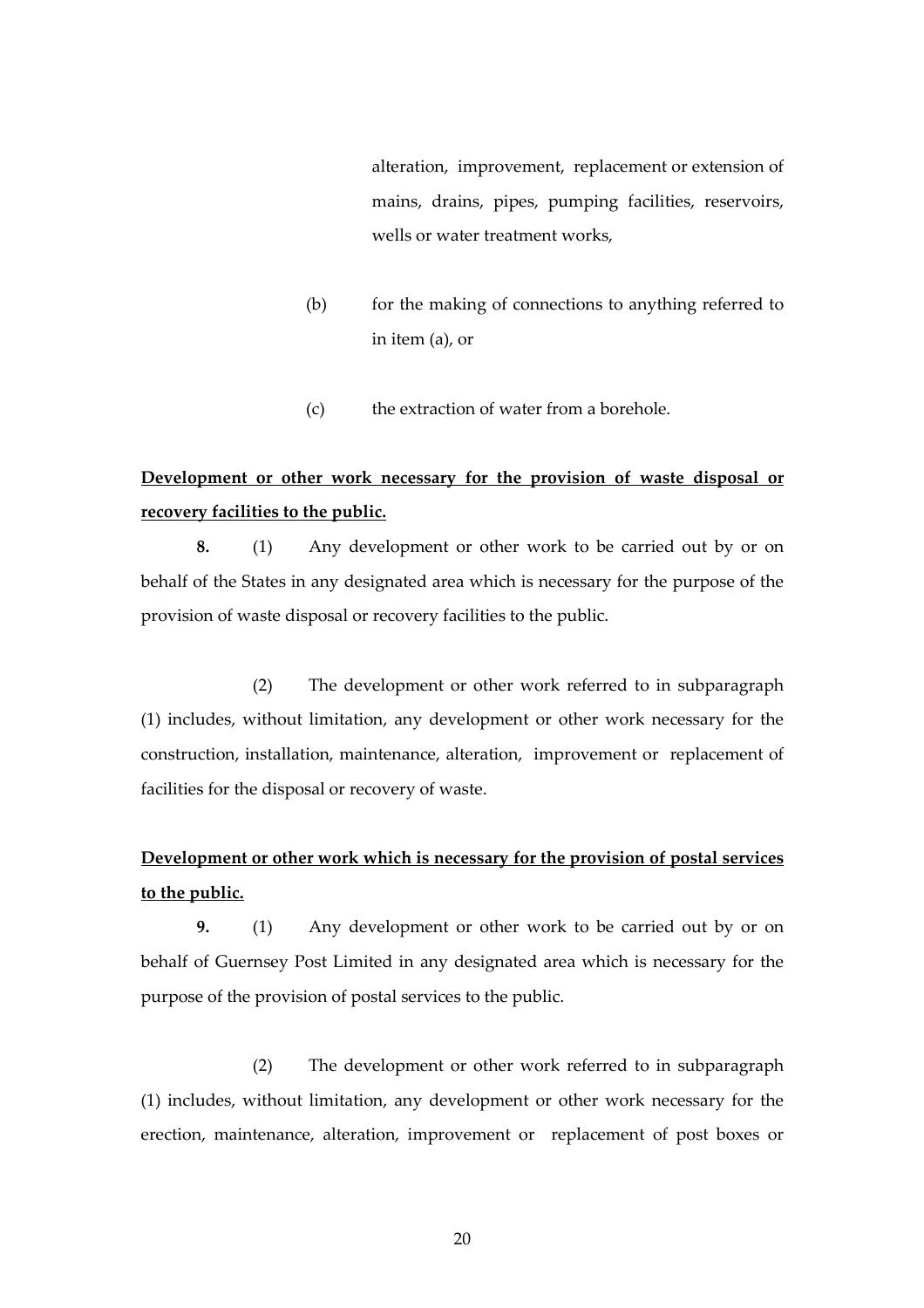letter boxes.

# **Development or other work which is necessary for the provision of a system for the delivery of heat to premises.**

**10.** (1) Any development or other work to be carried out by or on behalf of Alderney Electricity Limited or the States in any designated area which is necessary for the purpose of the provision of a system for the delivery of heat to more than one premises through pipes or conduits.

 (2) The development or other work referred to in subparagraph (1) includes, without limitation, any development or other work necessary for the installation, maintenance, alteration, improvement, replacement or extension of a system for the delivery of heat to more than one premises through pipes or conduits.

# **Other development or other work by a public utility undertaking which is necessary for the purposes of a public utility service.**

**11.** Any development or other work, not falling within paragraphs 4 to 10, which is of a description prescribed by Ordinance of the States for the purposes of this paragraph and is –

- (a) to be carried out by or on behalf of a public utility undertaking, and
- (b) necessary for the purposes of the provision of a public utility service.

### **Other States development or other work.**

**12.** (1) Any development or other work to be carried out by or on behalf of the States in any designated area which is necessary –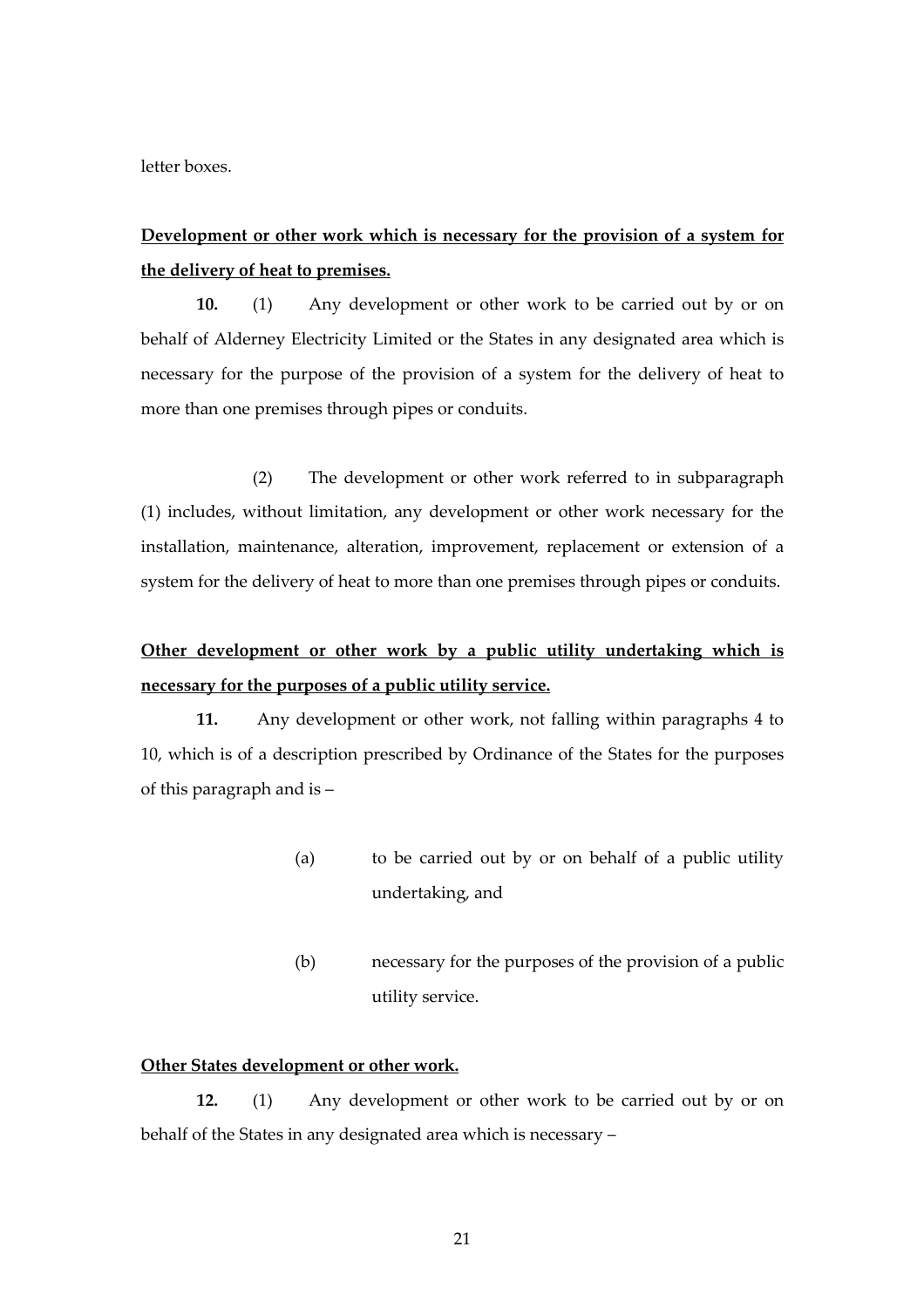- (a) for the construction, maintenance, resurfacing, alteration or improvement or extension of any highway or any private pedestrian road, street, track or path, however named, or
- (b) to avoid the obstruction of any highway or private pedestrian road, street, track or path, however named, by any tree or other vegetation.

 (2) Any development or other work to be carried out by or on behalf of the States or the States of Guernsey in any designated area which is necessary –

- (a) for the safe navigation of ships or aircraft,
- (b) for the safe operation of a port or airport, or
- (c) to avoid the obstruction of navigation points or navigation lights by any tree or other vegetation,

including, without limitation, any such development or other work in relation to a lighthouse or an airport guidance station.

 (3) Any development or other work to be carried out by or on behalf of the States or the States of Guernsey in any designated area which is necessary for the construction, maintenance, alteration, replacement or extension of coastal defences.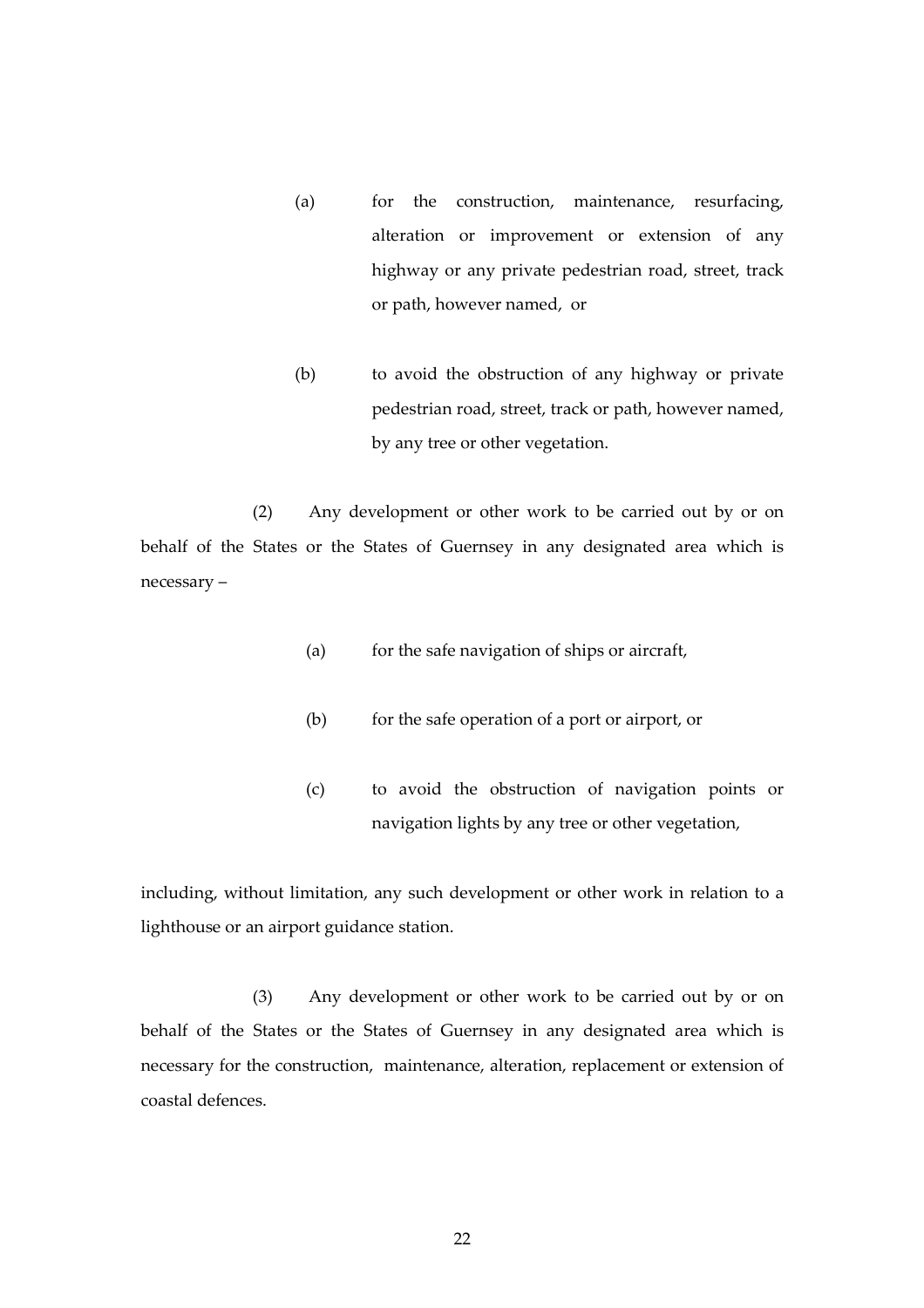(4) Any development or other work to be carried out by or on behalf of the States in any designated area which is necessary for the construction, maintenance, alteration, improvement or extension of water courses or outfalls or for the carrying out of land drainage.

 (5) Any development or other work to be carried out by or on behalf of the States in any designated area for the purpose of the provision of a cremation, burial or other facility for the cremation, burial, interment or other disposal of human remains.

 (6) Any development or other work to be carried out by or on behalf of the States in any designated area which is necessary for the installation, maintenance, alteration, improvement or replacement of any fixed street furniture and in this subparagraph –

- (a) "**street furniture**" includes lamp standards and other street lighting, public seating, cycle racks, signposts, closed circuit television, signs, refuse bins, bollards, rails, fences and barriers for safeguarding persons using the public highway, and
- (b) "**public highway**" means any vehicular or pedestrian road, street, lane, track or path, however named, used by the public.

(7) Any development or other work to be carried out by or on behalf of the States for the purpose of the extraction of aggregates or minerals in any designated area.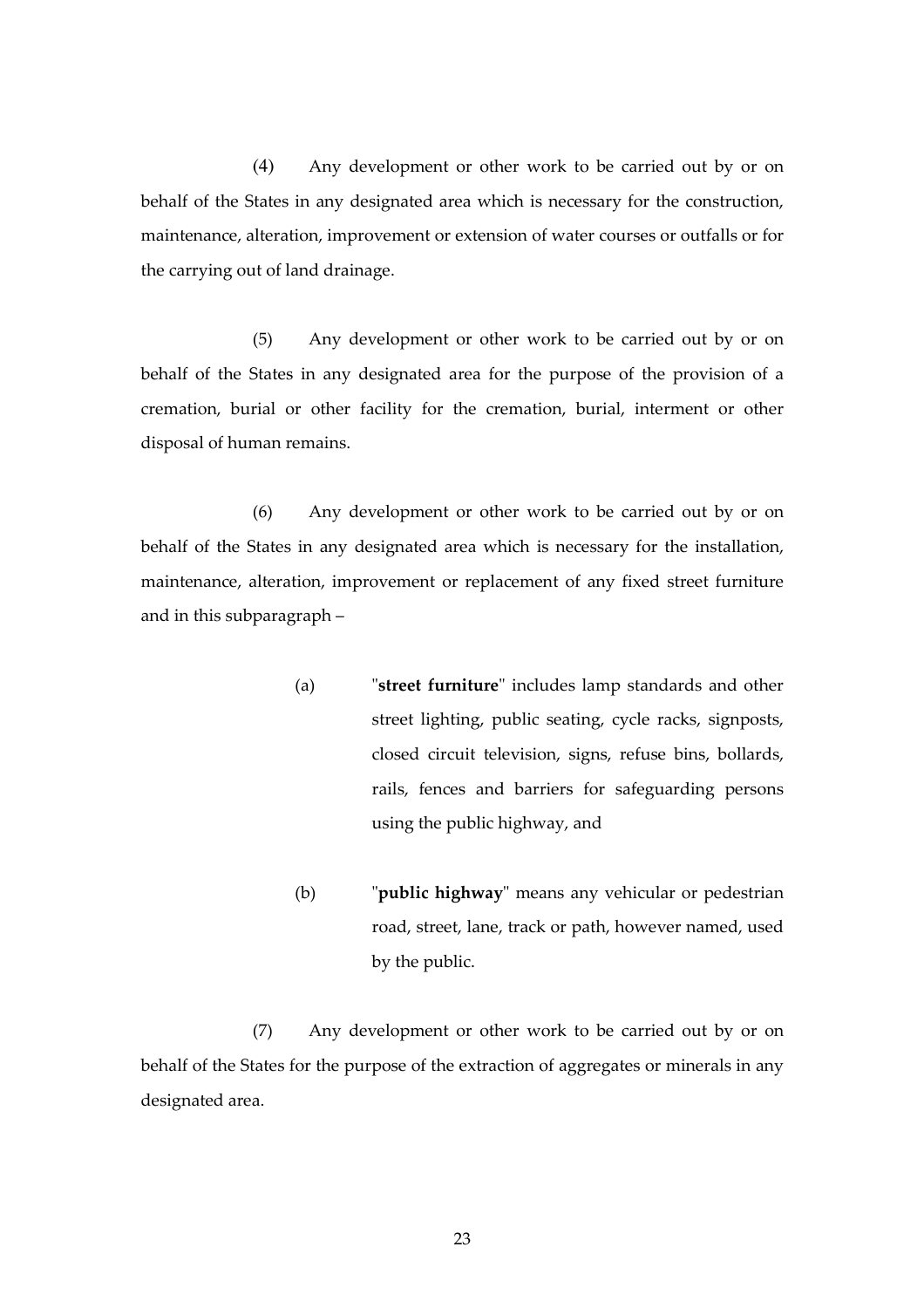(8) Any development of other work to be carried out by or on behalf of the States in any designated area which is necessary to carry out works of archaeological investigation or evaluation.

#### **Development or other work of strategic importance.**

- **13.** (1) Any development or other work
	- (a) not falling within any other paragraph of this Schedule, and
	- (b) to be carried out in any designated area,

which the States, on the recommendation of the Policy and Finance Committee, have resolved is development or other work of strategic importance.

 (2) The States may pass a Resolution, for the purposes of this paragraph, that development or other work is of strategic importance only if in their opinion –

- (a) the development or other work is likely to be of significance for the whole of, or a significant part of, the Island, or it is very significant for the Island in any other way,
- (b) there is a real possibility that the development or other work will be of long term benefit to the public or to the Island such that there is a real possibility that it will be in the wider public interest, and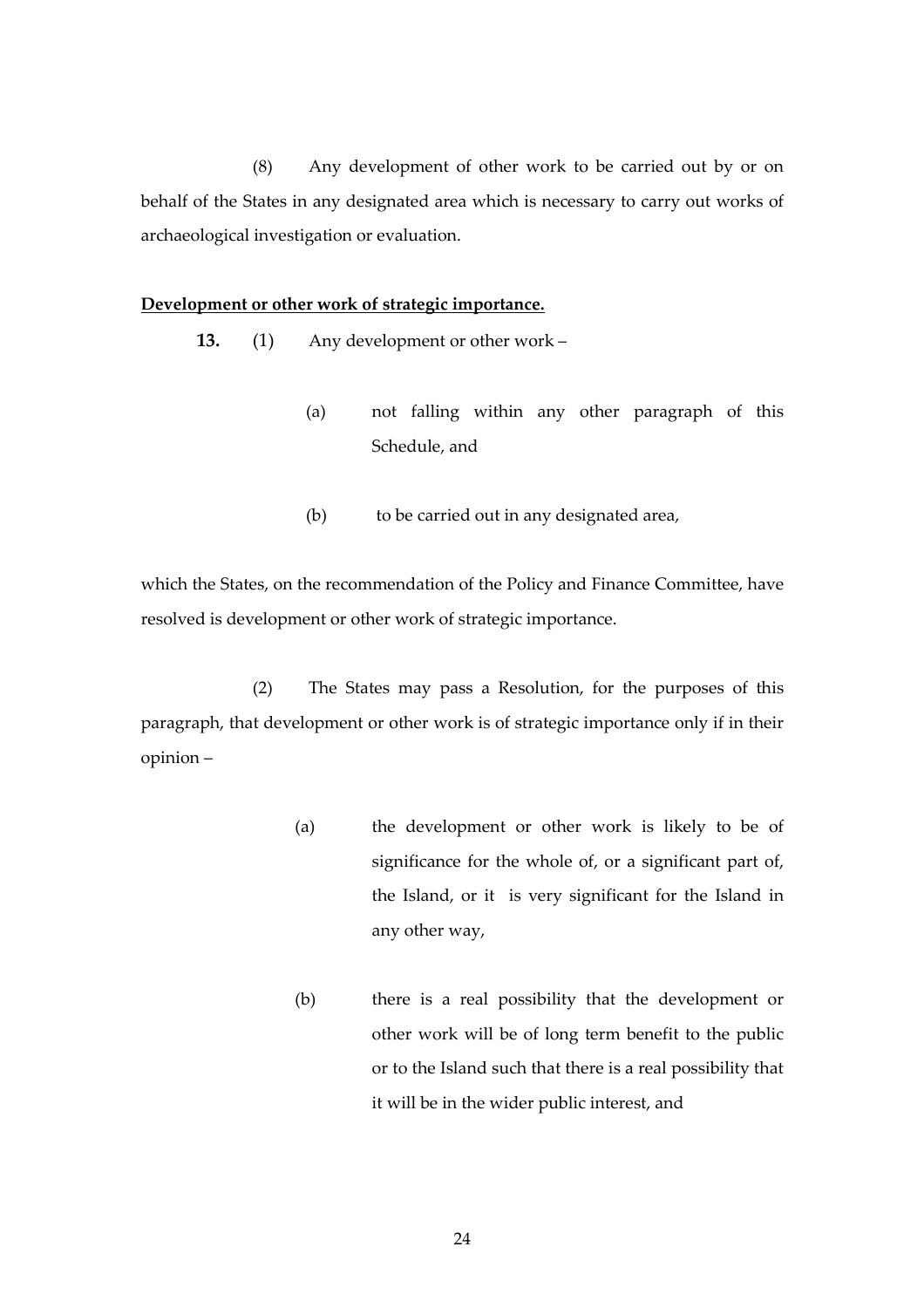(c) the potential long term benefit is so significant, having regard to the long term strategic interests of the Island, as to justify an exception from the prohibition in section 12(1).

 (3) In having regard to the long-term strategic interests of the Island, the States must take into account any strategic policy document of the States referred to in section 23(3A).

 (4) For the avoidance of doubt, the States must reach their opinion under subparagraph (2) on the basis of objective, credible and robust evidence but are only required to consider such information as is reasonably available at the time, in all the circumstances, for them to make an assessment of whether or not the criteria in subparagraph (2) are met.

# **Development or other work necessary to enable the carrying out etc. of other excepted development or work.**

 **14.** Any development or other work (including, without limitation, demolition or excavation) which is necessary to enable the carrying out of, or which is incidental to, any development or other work of a description set out in any other paragraph of this Schedule.

### **Interpretation of the Schedule.**

**15.** (1) In this Schedule, unless the context requires otherwise –

"**agricultural purposes**" means the purposes of any trade or business  $of -$ 

(a) dairy farming,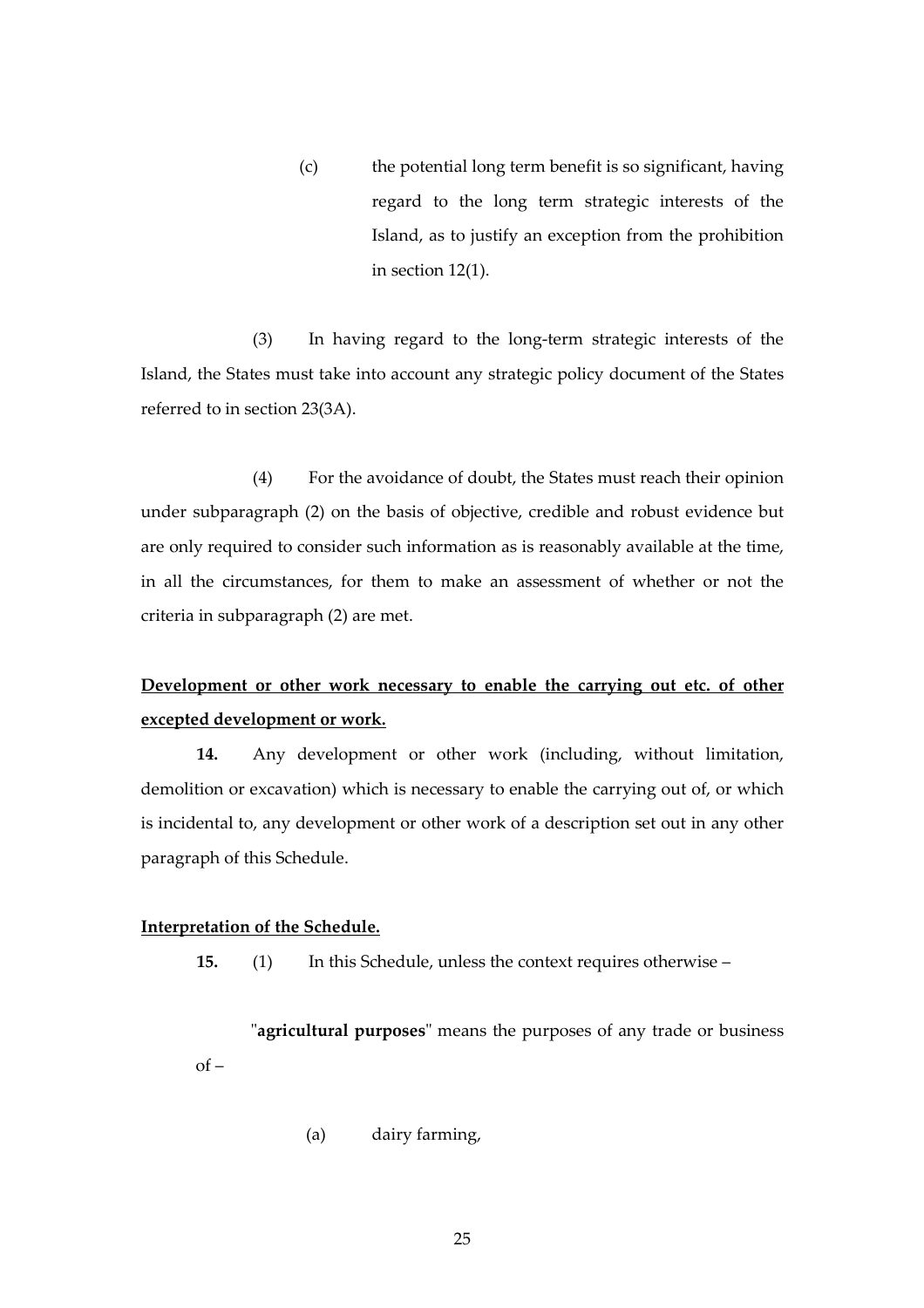- (b) the producing, rearing or maintenance of livestock,
- (c) market gardening, seed growing or fruit growing, or
- (d) the outdoor cultivation of flowers, bulbs or nursery stock,

"**Alderney Electricity Limited**" means Alderney Electricity Limited, a company referred to in the Alderney Electricity Concession Law, 1953 and registered in Alderney under company number C/7 and whose registered office is situated at Maison des Venelles, Venelles des Gaudion, Alderney GY9 3TW,

"**Alderney Miniature Railway**" means the miniature railway on the Island operating at the Mannez Quarry,

"**Alderney Railway**" means the railway on the Island operating between Braye Road Station and Mannez Station together with the disused railway track running between Braye Road Station and the breakwater in Braye Harbour,

"**construction"** includes erection and related expressions shall be construed accordingly,

"**dwelling**" means any building or part of a building which is occupied as a dwelling,

"**Guernsey Airtel Limited**" means Guernsey Airtel Limited, a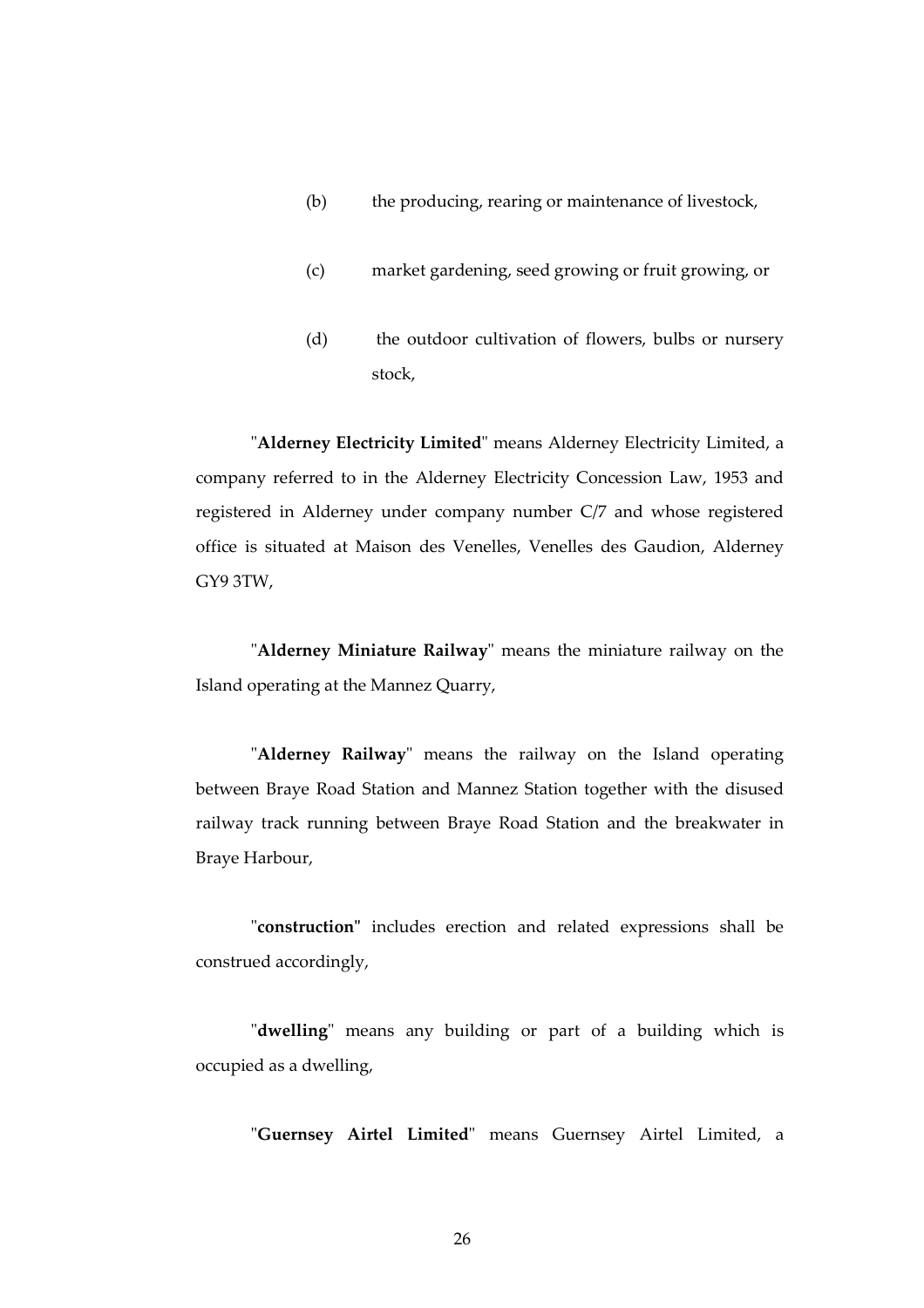company registered in Guernsey under company number 45232, whose registered office is situated at 45 High Street, St. Peter Port, Guernsey, GY1 2JT,

"**Guernsey Post Limited**" means Guernsey Post Limited, a company registered in Guernsey under company number 38693 and whose registered office is situated at Envoy House, La Vrangue, St Peter Port, Guernsey GY1 1AA,

"**highway**" means any –

- (a) vehicular or pedestrian road, street, lane, track or path, however named, used by the public, and
- (b) any private vehicular road, street or lane, however named,

**"JT (Guernsey) Limited**" means JT (Guernsey) Limited, a company registered in Guernsey under company number 39971, whose registered office is situated at PO Box 296, Sarnia House, Le Truchot, St. Peter Port, Guernsey GY1 4NA,

**"public"** means the public on the Island and includes a section of the public on the Island,

"**public utility service**" means the supply or provision to the public of–

(a) water, electricity, telecommunications services,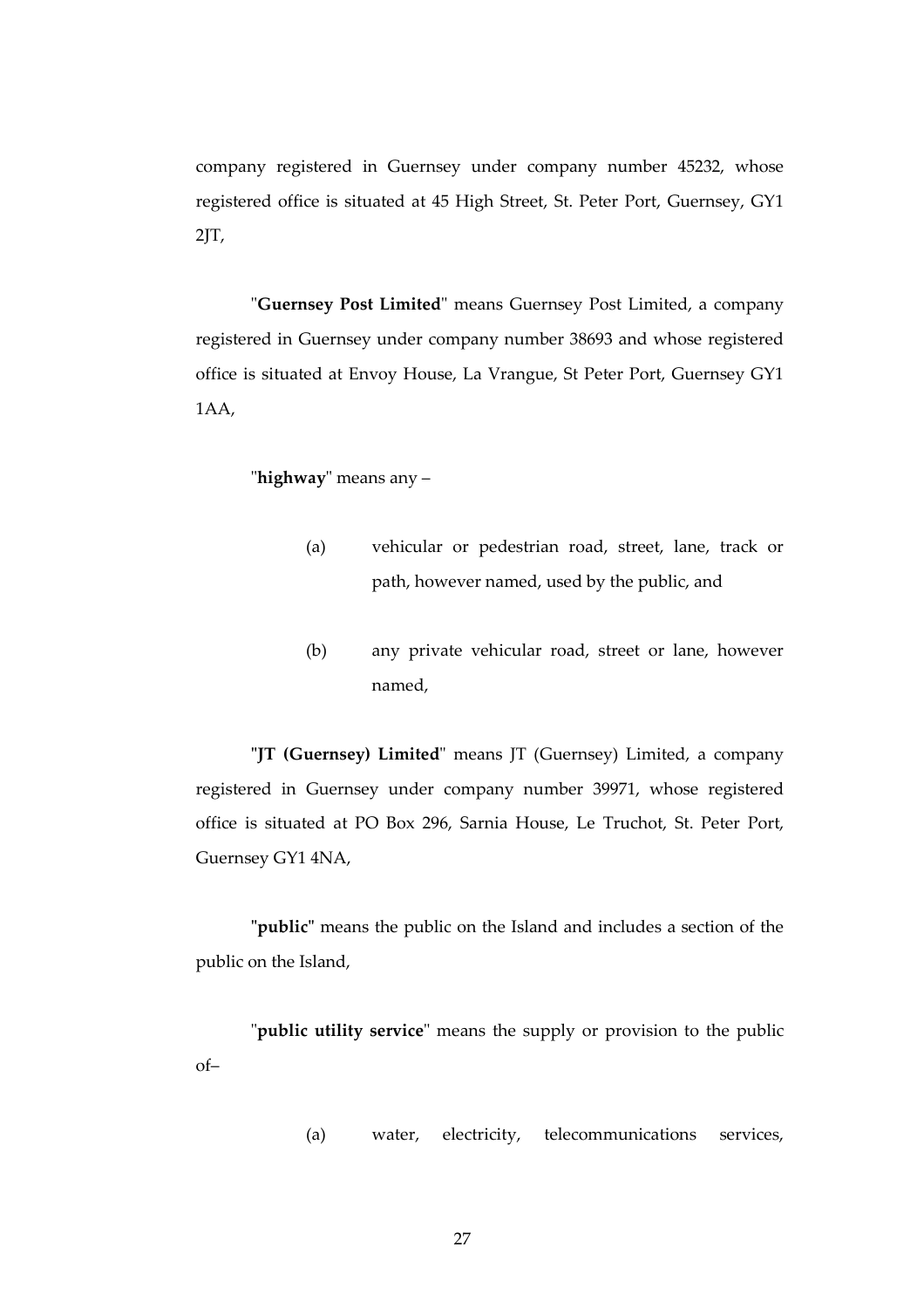sewerage or foul water disposal services, postal services*,* waste disposal or recovery facilities or of a system for the delivery of heat to more than one premises through pipes or conduits, or

(b) such other service as the States may prescribe by Ordinance for the purposes of paragraph 11,

"**public utility undertaking**" means -

- (a) the States,
- (b) Alderney Electricity Limited,
- (c) Guernsey Airtel Limited,
- (d) Guernsey Post Limited,
- (e) JT (Guernsey) Limited,
- (f) Sure (Guernsey) Limited, or
- (g) such other person as the States may prescribe by Ordinance for the purposes of paragraph 11, and

"**Sure (Guernsey) Limited**" means Sure (Guernsey) Limited, a company registered in Guernsey under company number 38694 and whose registered office is situated at Centenary House, La Vrangue, St. Peter Port,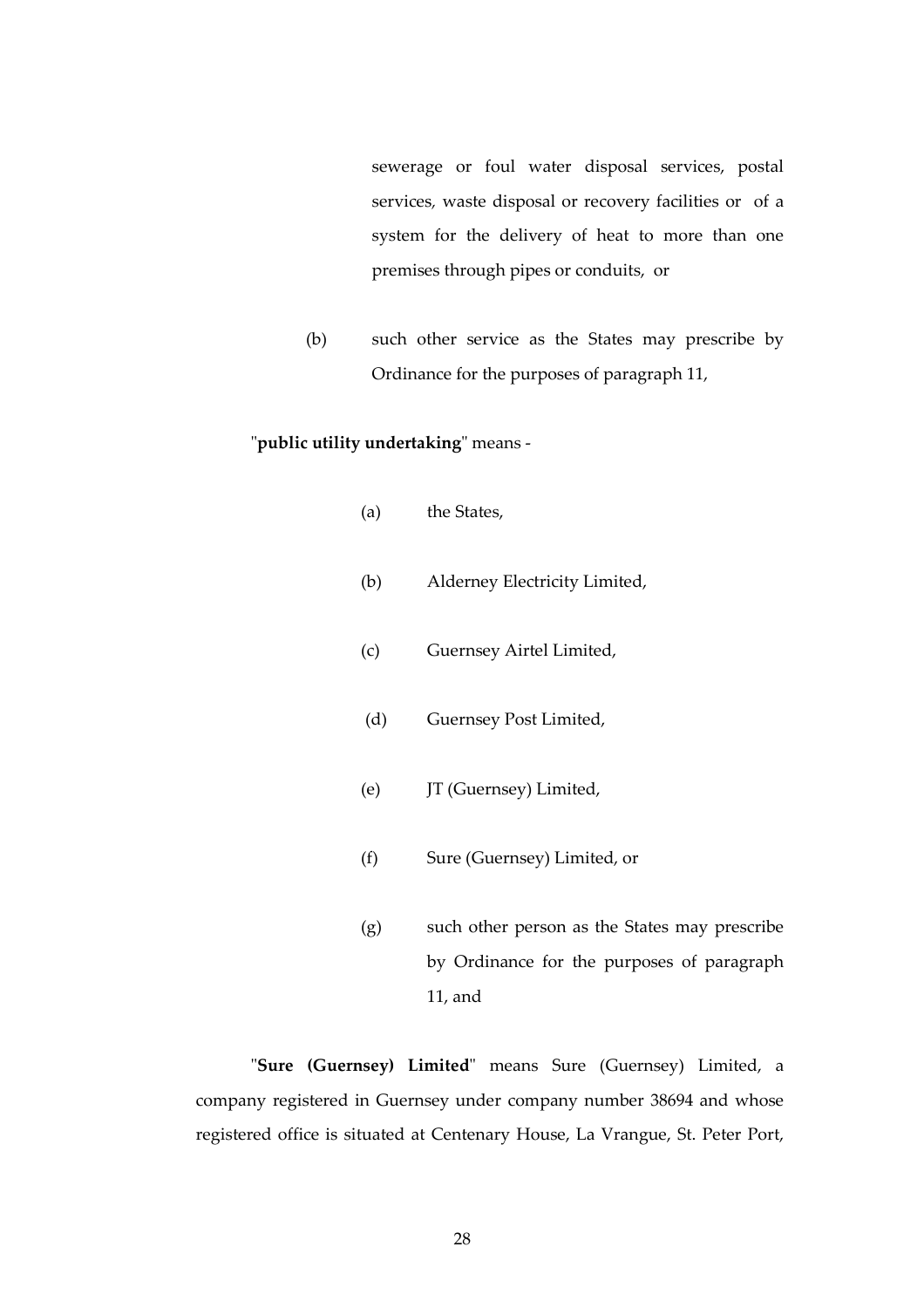Guernsey GY1 2EY.

 (2) In this Schedule, where development or other work is expressed to be necessary for a specified purpose or matter (however worded), it is to be construed as not falling within the relevant description of development or other work where it is to be carried out principally for another purpose.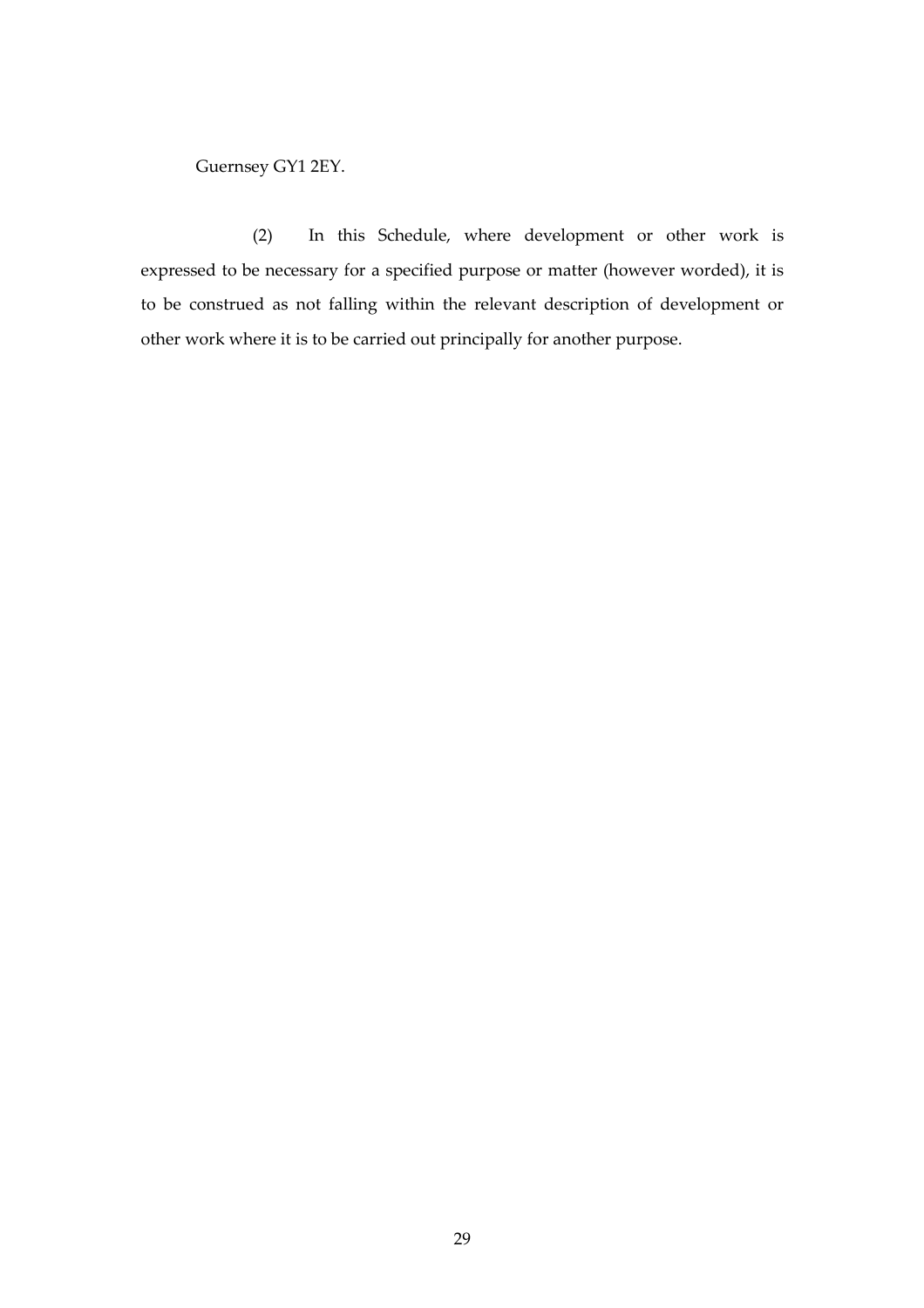#### SCHEDULE 2

Section 19

### "SCHEDULE 3

Section 15A(5)

# FURTHER PROVISION IN RELATION TO PLANNING INQUIRIES INTO DEVELOPMENT OR OTHER WORK WHICH IS VERY SIGNIFICANT FOR THE ISLAND

### **Notice of Inquiry.**

**1.** (1) When an Inspector has been appointed under section 15A, the Committee shall publish a notice, setting out the details in subparagraph (2)-

- (a) in the Alderney Official Gazette, or
- (b) by such other means as the Committee considers is appropriate to bring it to the attention of those persons likely to be affected by the application and the public.
- (2) The details referred to in subparagraph (1) are
	- (a) a brief description of the application and a statement that information concerning the application has been published and is available for public inspection on the Register of Applications,
	- (b) brief details of any public consultation or display of notices and site poles under section 5,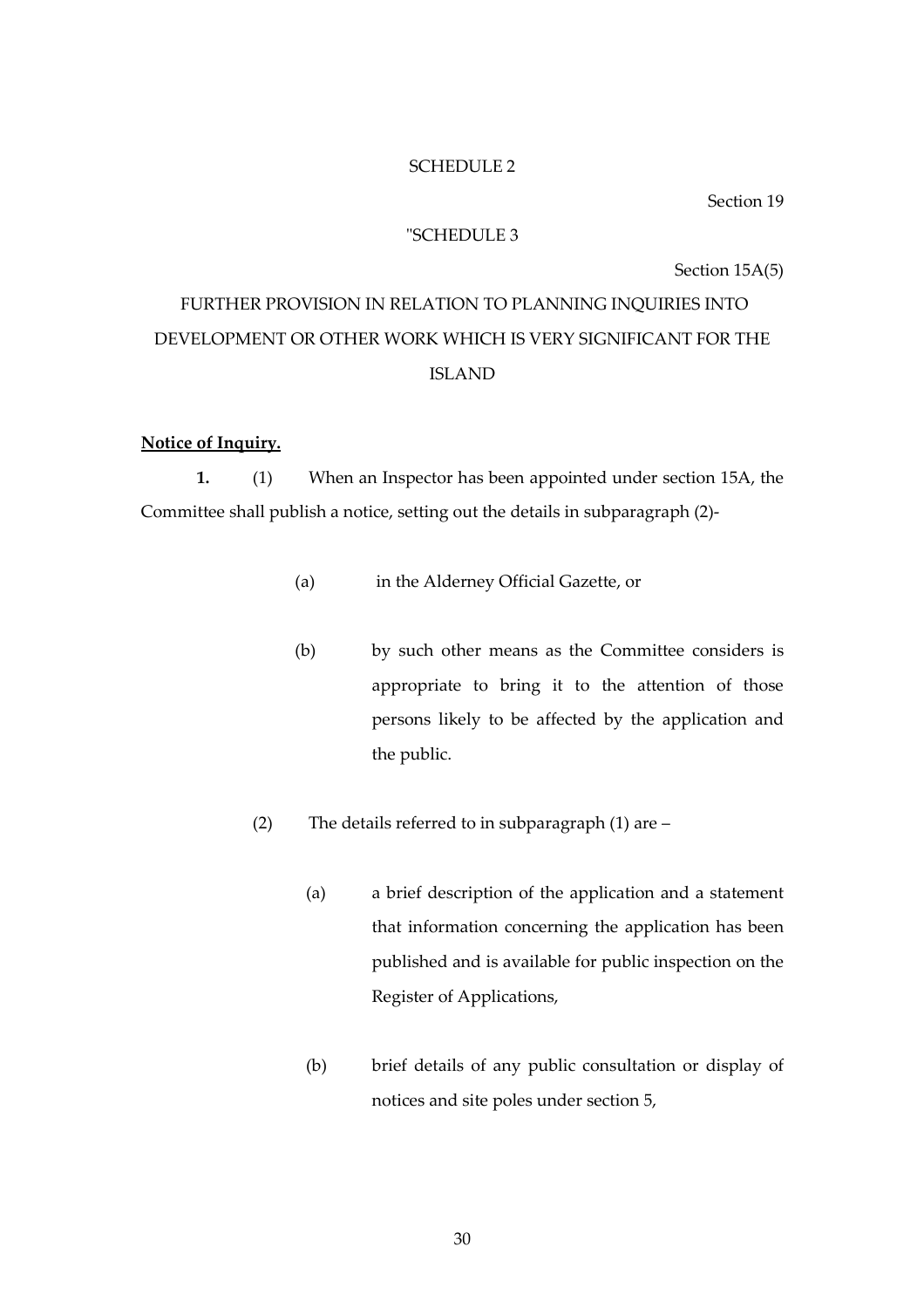- (c) a statement that a Planning Inquiry is to be held in connection with the determination of the application,
- (d) the date, time and place of the Inquiry, the name and address of the Inspector and the address of any Inquiry website,
- (e) the terms of reference for the Inspector,
- (f) the date (being not less than 28 days starting from the date of the notice) by which written representations must be made to the Inspector, and
- (g) any requirements and limitations imposed by the Inspector in relation to written representations under item (f) in accordance with paragraph 5(2)(a).

### **Terms of reference of Inquiry.**

**2.** (1) The Committee shall, subject to subparagraph (2), set the terms of reference for the Inspector which may include a direction to the Inspector to draw conclusions and make recommendations in relation to the application.

- (2) The terms of reference shall require the Inspector
	- (a) where the Inspector concludes that the application relates to development or other work involving a departure from a Land Use Plan, or
	- (b) where the Inspector concludes that it would be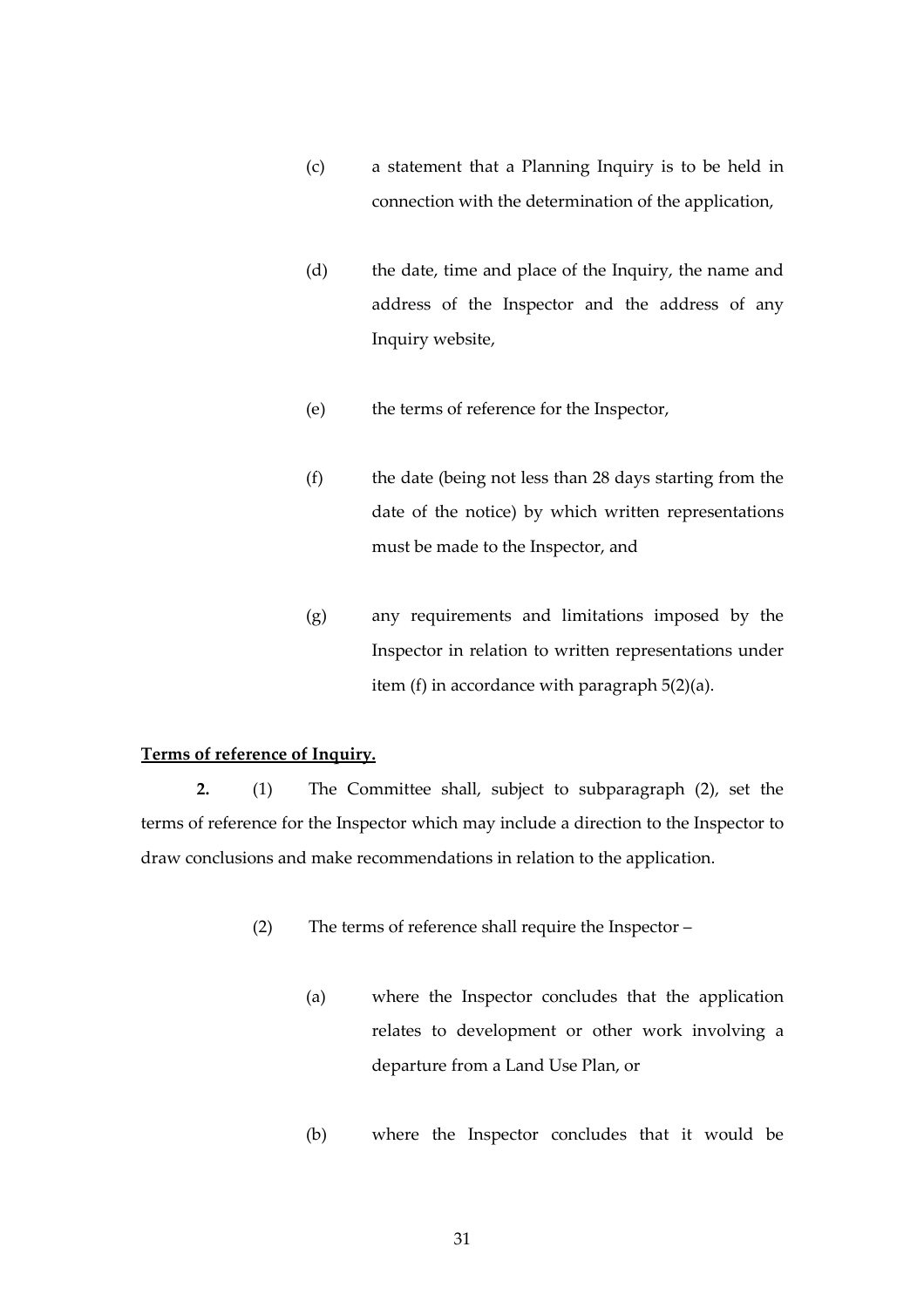desirable for the Committee to make alterations or additions to the Land Use Plan of a minor nature,

to draw conclusions and make recommendations in relation to the exercise of the Committee's powers under section 31(1) and (2) (in the case of a departure) and 31(1) (in the case of an alteration or addition).

- (3) Where the application relates, in whole or in part, to
	- (a) development or other work in a designated area, and
	- (b) the Committee may permit that development or other work only because it is development or other work falling within the description set out in paragraph 13 of Schedule 1 (development or other work of strategic importance),

the terms of reference shall require the Inspector to consider whether or not that development or other work is the same, or substantially the same, development or other work as that in respect of which the States has passed a Resolution under paragraph 13 of Schedule 1.

### **Timetable for proceedings of the Inquiry.**

 **3.** (1) The Inspector must arrange a timetable for the proceedings of the Planning Inquiry and may, at any time, vary the timetable.

 (2) The Inspector shall no later than 14 days before the start of the Planning Inquiry send to every person entitled to appear at the Inquiry a copy of the timetable for the proceedings.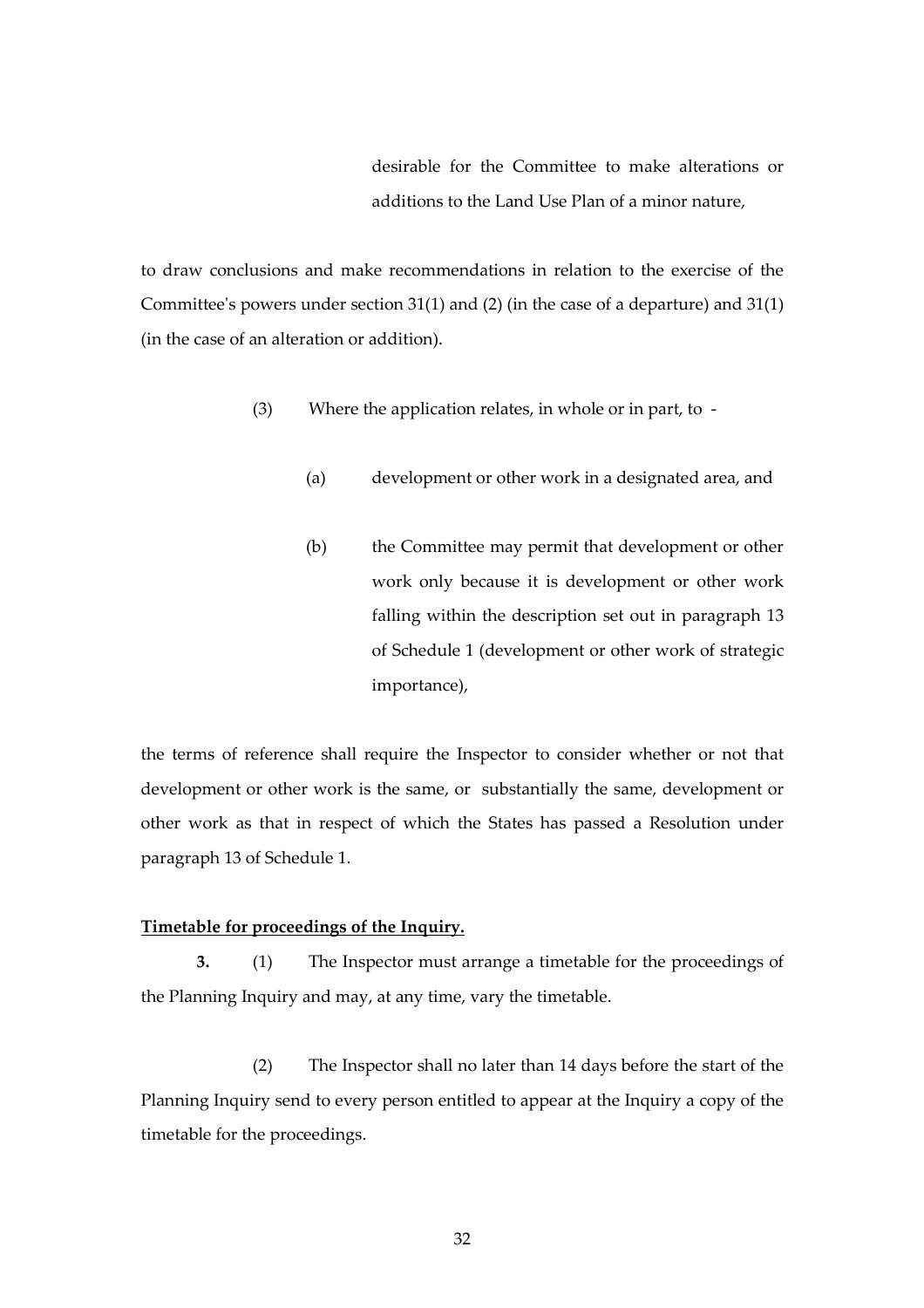(3) Any changes to the timetable must be notified to every person entitled to appear at the Planning Inquiry.

### **Holding of Inquiry and persons entitled to appear.**

 **4.** (1) Every Planning Inquiry shall be held in public.

(2) The following persons shall be entitled to appear at the Planning Inquiry –

- (a) the Committee,
- (b) the applicant,
- (c) any person who the Committee has consulted in relation to the application under section 5A,
- (d) any person who has duly made written representations –
	- (i) to the Committee in relation to the application which have been duly made and not withdrawn, or
	- (ii) to the Inspector in response to the notice under paragraph 1.

 (3) Nothing in subparagraph (2) prevents the Inspector from permitting other persons to appear at the Planning Inquiry.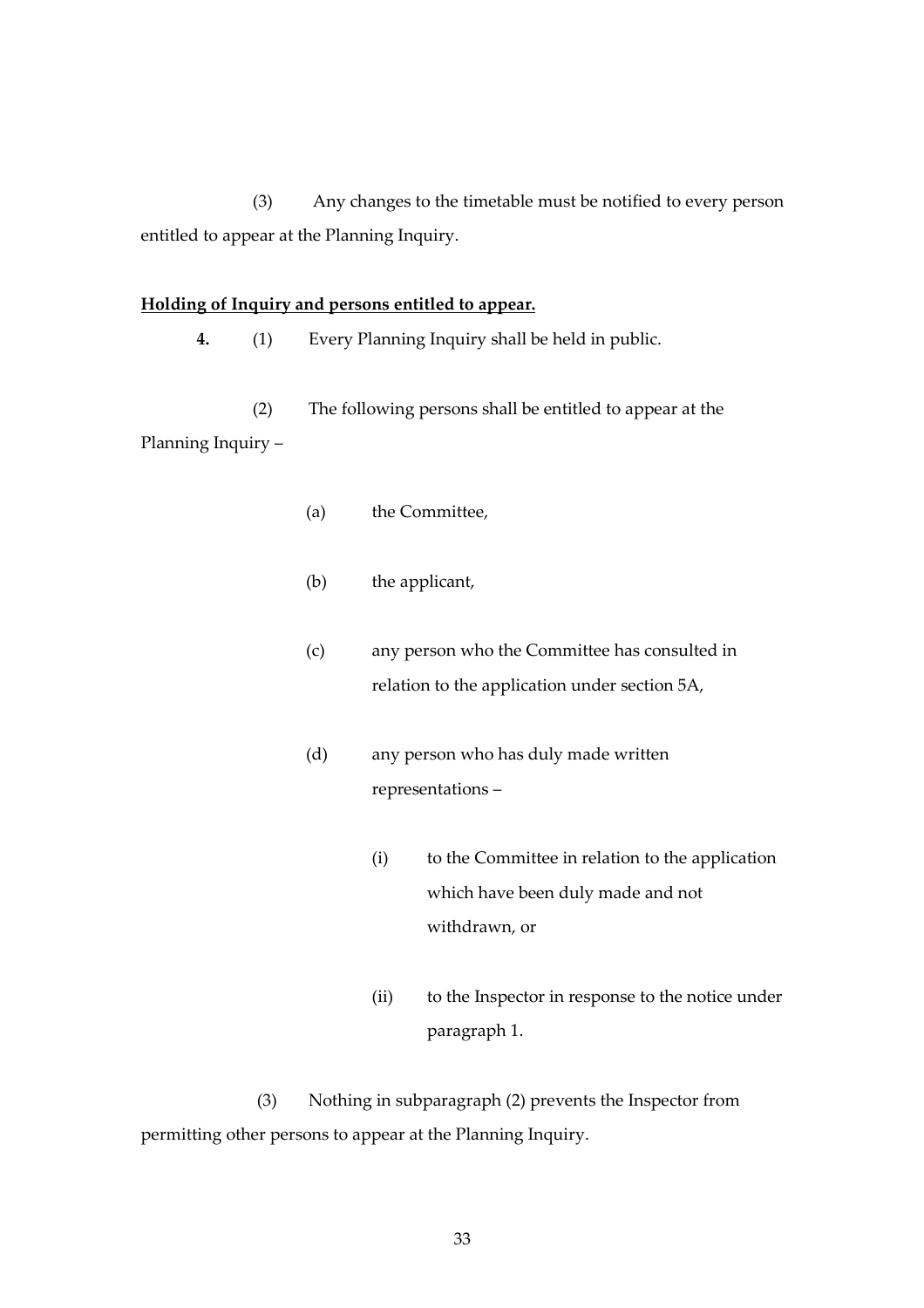- (4) Any person entitled or permitted to appear may do so
	- (a) in person,
	- (b) by an Advocate of the Royal Court of Guernsey, or
	- (c) by another person (including a joint spokesperson) authorised by that person as a representative.

 (5) The Inspector may proceed with a Planning Inquiry in the absence of a person entitled to appear at it.

### **Powers of the Inspector.**

 **5.** (1) The Inspector shall have the powers set out in section 27(4) for the purposes of a Planning Inquiry under section 15A.

 (2) The Inspector may impose reasonable requirements and limitations in relation to –

- (a) the submission of written representations to the Inspector under paragraph 1(2)(f) and the circulation of the same to persons entitled to appear, and
- (b) the giving of oral evidence at the Planning Inquiry.

### **Inspector's report.**

 **6.** After holding a Planning Inquiry under section 15A, the Inspector shall prepare a report in writing on the Inspector's conclusions and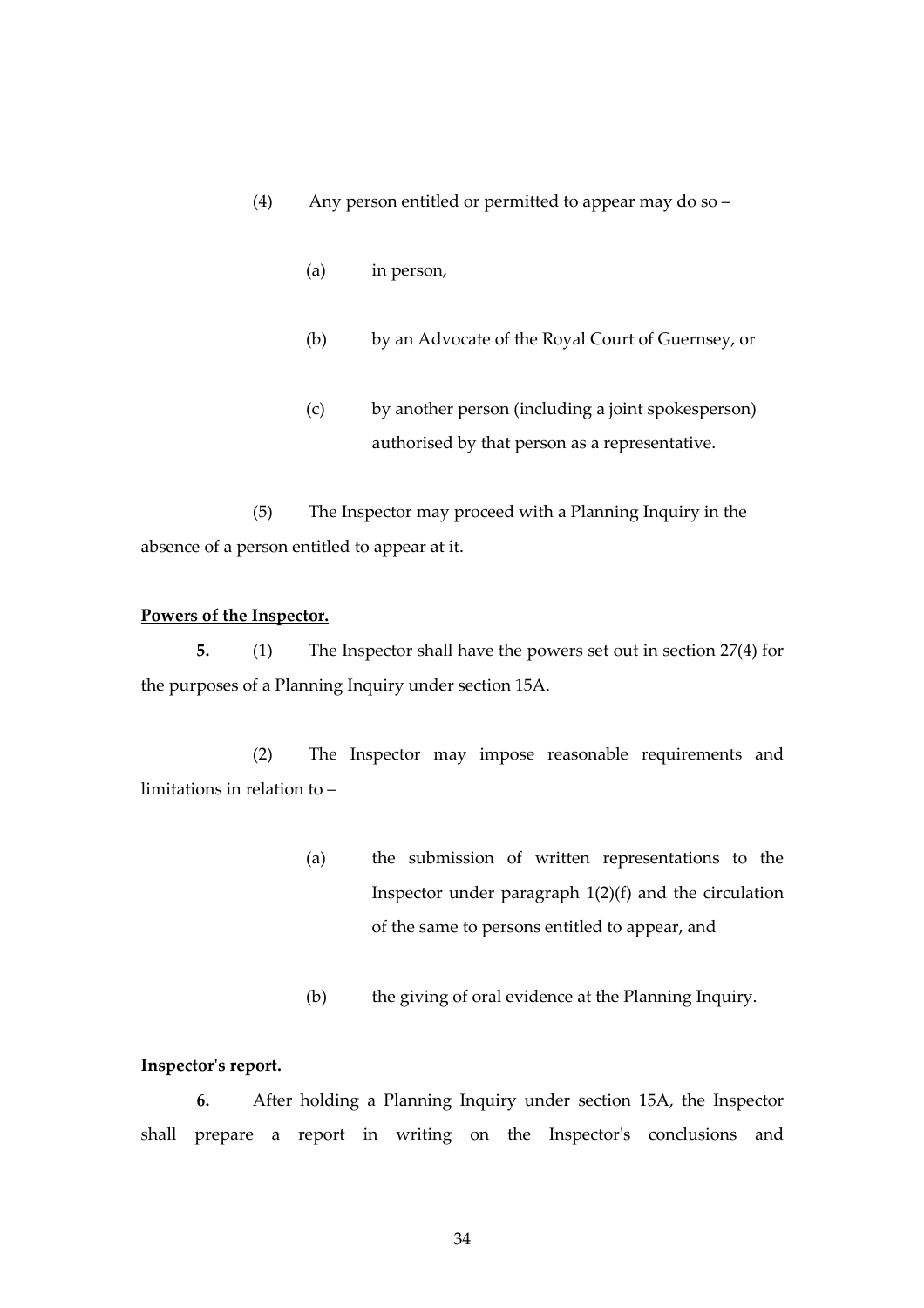recommendations in relation to the matters referred to the Inspector in the terms of reference set under paragraph 2 and shall submit that report to the Committee.

### **Power to request that the Inquiry be re-opened.**

**7.** (1) The Committee may request the President of the States to appoint an Inspector to re-open the Planning Inquiry if it appears to the Committee, before making a decision on the application, that –

- (a) there are material considerations or any material matter included in the terms of reference that are not mentioned or are insufficiently considered in the Inspector's report, or
- (b) the report contains any significant finding of fact that is incorrect in a material particular.

 (2) Where a Planning Inquiry is re-opened under subparagraph (1) (whether by the same or a different Inspector) the Committee shall set the terms of reference for the Inspector which may include a direction to the Inspector to draw conclusions and make recommendations in relation to the matters in respect of which the Inquiry is re-opened.

 (3) The following provisions shall apply to a re-opened Inquiry and to an Inspector appointed under this paragraph and any reference in those provisions to a Planning Inquiry, unless the context requires otherwise, shall be construed as referring to the re-opened Planning Inquiry -

(a) sections  $15A(6)$  to  $(8)$ ,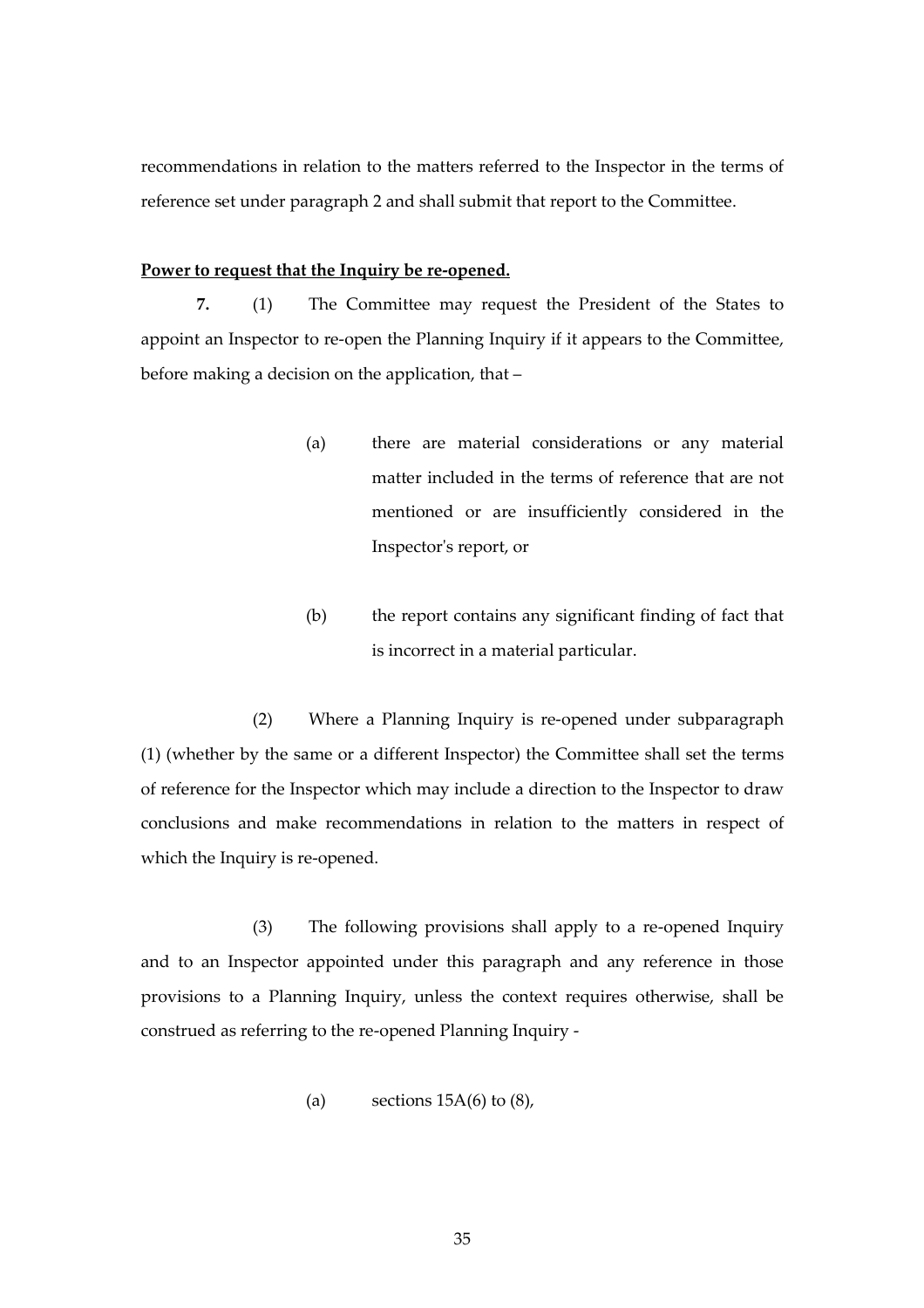- (b) paragraph 1 with the modification that
	- (i) the notice required under subparagraph (1) of that paragraph must also include a brief reference to the previous holding of the Planning Inquiry, and
	- (ii) the date to be included in the notice under subparagraph (2)(f) may be any date that the Committee considers reasonable in all the circumstances,
- (c) paragraphs 4 and 5, and
- (d) paragraph 6 with the modification that it refers to the matters referred to the Inspector under this paragraph.

## **Procedure post Inquiry.**

 **8.** (1) When making its decision on the application, the Committee may disregard any representations received after the close of the Planning Inquiry (including any re-opened Planning Inquiry).

- (2) The Committee shall
	- (a) if having considered the Inspector's report, it grants permission subject to conditions or refuses permission, send a copy of the Inspector's report to the applicant with the notice required to be served on